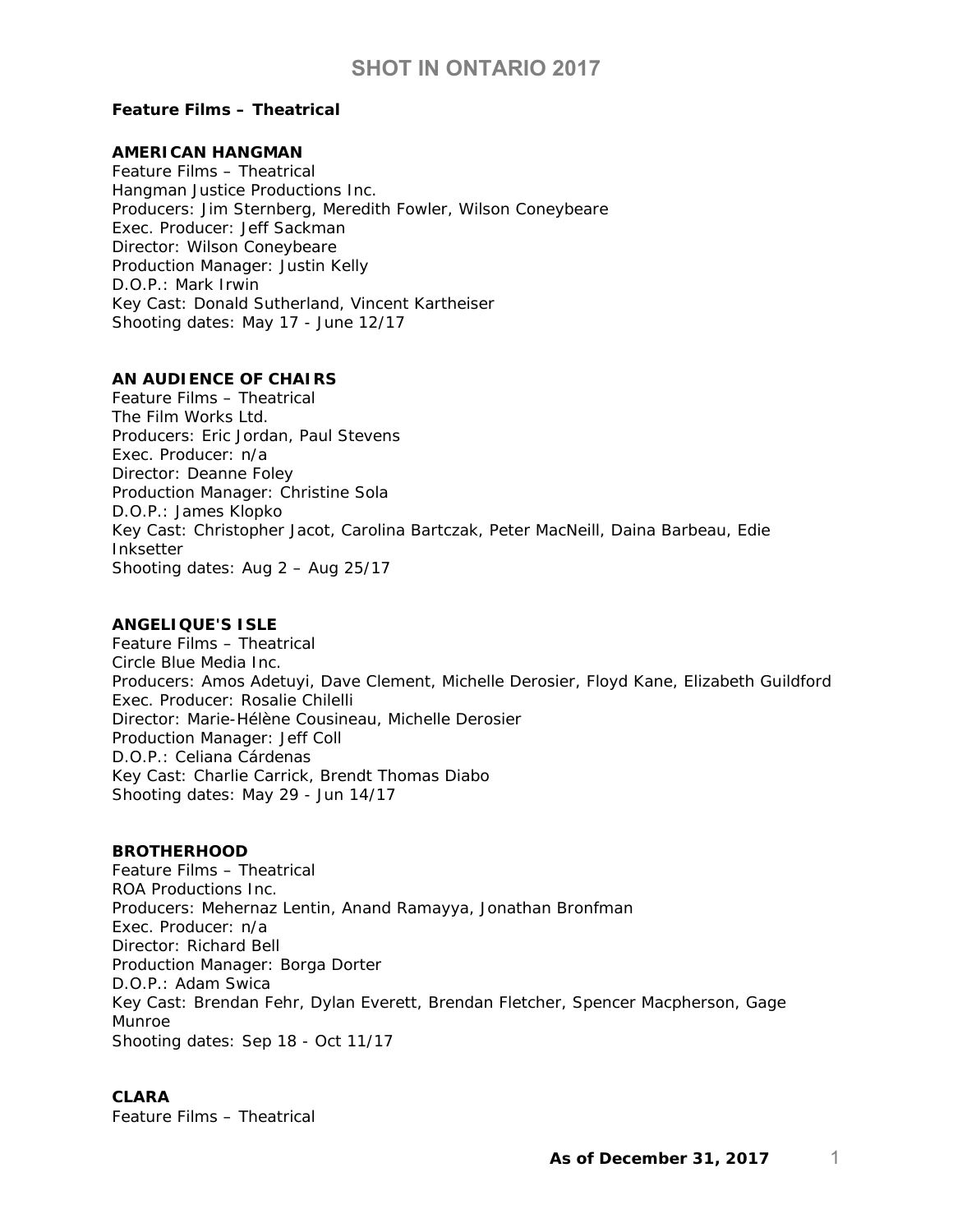Serendipity Point Films Inc. Producer: Gary Lantos Exec. Producer: n/a Director Akash Sherman Production Manager: Lori Fischburg D.O.P.: Nick Haight Key Cast: Troian Bellisario, Patrick J. Adams, Kristen Hager, Ennis Esmer , R.H. Thomson, Jennifer Dales Shooting dates: Mar 6 – Mar 31/17

## **CODE 8**

Feature Films – Theatrical Code 8 Films Inc. Producers: Jeff Chan, Co-Prod.: Chris Pare, Peter Huang Exec. Producer: Mary Anne Waterhouse, Lee Kim Production Manager: Brian Campbell (LP) Director: Jeff Chan D.O.P.: Alex Disenhof Key Cast: Robbie Amell, Stephen Amell, Sung Kang , Greg Bryk, Alex Mallari Jr. Shooting dates: May 29 - Jul 14/17

#### **DECOY**

Feature Films – Theatrical Decoy Pictures Inc. Producers: Andrew Gunn, Michael Bien, Angela Donald Exec. Producer: David Benullo, Benjamin Shahrabani Production Manager: Jaye Gazeley Director: Allan Ungar D.O.P.: Ian Anderson Key Cast: Frank Grillo, Tyler Posey, Kat Graham. Andy Garcia Shooting dates: Nov 1 - Dec 7/17

#### **GEORGETOWN**

Feature Films – Theatrical Georgetown Film Productions Inc. Producers: Christina Piovesan, David Gerson Exec. Producers: Len Blavatnik, Jonathan Gardner, David Gendron, M. Janet Hill, Ali Jazayeri, Kweku Mandela, Kasia Nabialczyk, Erica Steinberg Director: Christoph Waltz Production Manager: Brandon Tataryn D.O.P.: Henry Braham Key Cast: Christoph Waltz, Vanessa Redgrave, Annette Bening, Cory Hawkins Shooting Dates: Aug 3 - Sep 20/17

### **GLO: GIANT LITTLE ONES**

Feature Films – Theatrical Giant Little Ones Film Inc. Producer: Allison Black Exec. Producer: Dan Bekerman Director: Keith D. Behrman Production Manager: Brendan Brady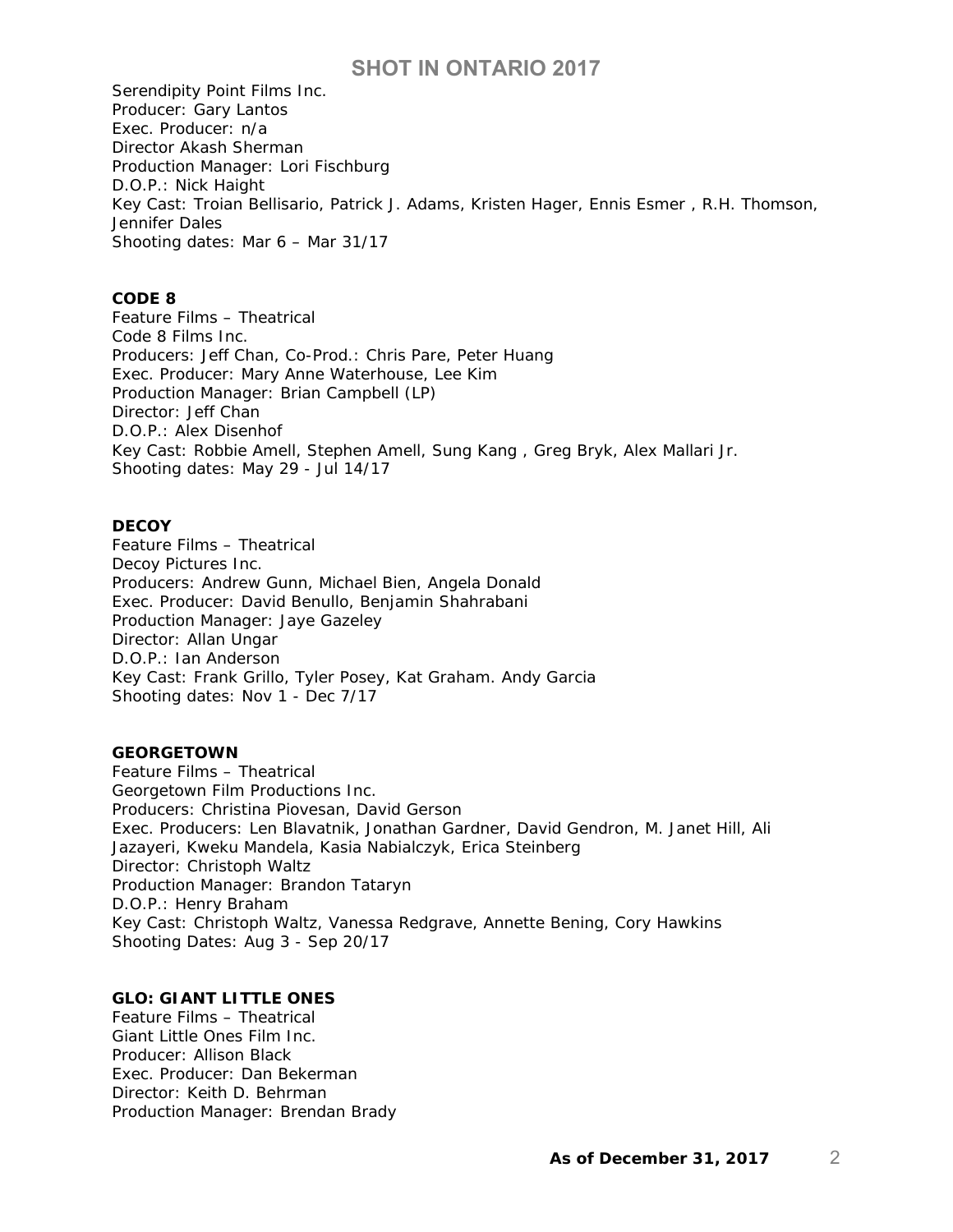D.O.P.: Guy Godfree Key Cast: Josh Wiggins, Maria Bello Shooting dates: Jul 3 - Aug 4/17

### **LEVEL 16**

Feature Films – Theatrical Markham Street Films Producers: Judy Holm, Michael McNamara, Sarah Jackson Exec. Producer: Judy Holm Director: Daniska Esterhazy Production Manager: Sarah Jackson D.O.P.: Samy Inayeh Key Cast: Sara Canning, Peter Outerbridge, Kiana Madeira, Katie Douglas, Alexa Rose Steele Shooting dates: Sep 29 - Oct 27/17

## **LIFE IN A YEAR**

Feature Films – Theatrical Sony Pictures Producer: Marc Bienstock Exec. Producer: n/a Director: Mitja Okorn Production Manager: Anthony Pangalos D.O.P.: Quyen Tran Key Cast: Jaden Smith, Cara Delevigne Shooting dates: Apr 10 – May/17

## **LITTLE ITALY**

Feature Films – Theatrical Pizza Lovers Productions Ltd. Producers: Vinay Virmani, Ajay Virmani, Pauline Dhillon Exec. Prod.: Fred Fuchs Director: Donald Petrie Production Manager: Effy Papadopoulos, Aaron Barnett (LP) D.O.P.: Thom Best Key Cast: Hayden Christensen, Emma Roberts, Alyssa Milano, Danny Aiello, Andrea Martin Shooting dates: May 17 - Jun 26/17

## **LUCKY DAY**

Feature Films – Theatrical DCP Lucky Day Inc. Producers: Don Carmody, Samuel Hadida Exec. Producer: n/a Director: Roger Avary Production Manager: Marek Posival (LP) D.O.P.: Brendan Steacy Key Cast: Jean Dujardin, Clé Bennett Shooting dates: Sep 11- Oct 30/17

## **NEVER SAW IT COMING**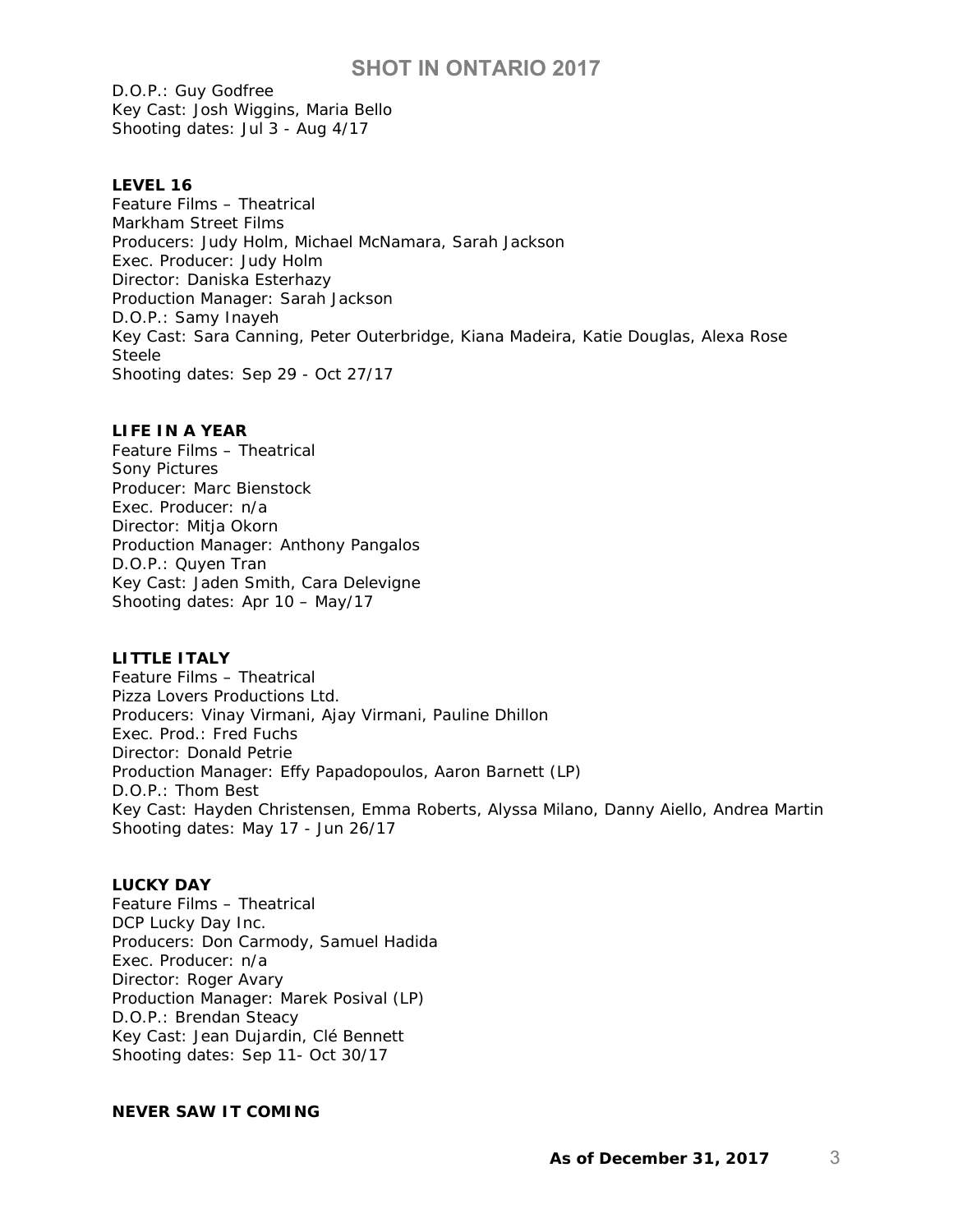Feature Films – Theatrical Red Epic Dragon Producer: Justin Kelly Exec. Producer: Marina Cordoni Director: Gail Harvey Production Manager: Robert Fisher D.O.P.: James Griffith Key Cast: Emily Hampshire, Eric Roberts, Katie Boland Shooting dates: Mar 23 – Apr 12/17

## **OCTAVIO IS DEAD**

Feature Films – Theatrical Octavio Is Dead Films Inc. Producers: Jamie Manning, Jennifer Weiss, Simone Urdl Exec. Producer: Sarah Gadon Director: Sook-Yin Lee Production Manager: Lori Fischburg D.O.P.: Daniel Grant Key Cast: Sarah Gadon, Rosanna Arquette, Raoul Max Trujillo, Billy Otis, Ho Chow Shooting dates: Jan 23 - Feb 14/17

#### **MOLLY'S GAME**

Feature Films – Theatrical The Mark Gordon Company / Entertainment One Producers: Mark Gordon, Amy Pascal Exec. Producers: Stuart Besser, Leopoldo Gout, Matt Jackson Director: Aaron Sorkin Production Manager: Lyn Lucibello D.O.P.: Charlotte Christensen Key Cast: Jessica Chastain, Idris Elba, Kevin Costner Shooting dates: Nov 9/16 – Jan 31/17

## **RIOT GIRLS**

Feature Films – Theatrical Clique Pictures Inc. Producer: Lauren Grant Exec. Producer: n/a Director: Jovanka Vuckovic Production Manager: Kim Yu D.O.P.: Celiana Cardenas Key Cast: Madison Iseman, Paloma Kwiatkowski Shooting dates: Oct 17 - Nov 17/17

## **SEVEN IN HEAVEN**

Feature Films – Theatrical Blumhouse Productions, SIH Films Inc. Producers: Jason Blum, Tony Roman Exec. Producers: Jeanette Volturno, Aaron Barnett Director: Chris Eigeman Production Manager: Effy Papadopoulos D.O.P.: Karim Hussain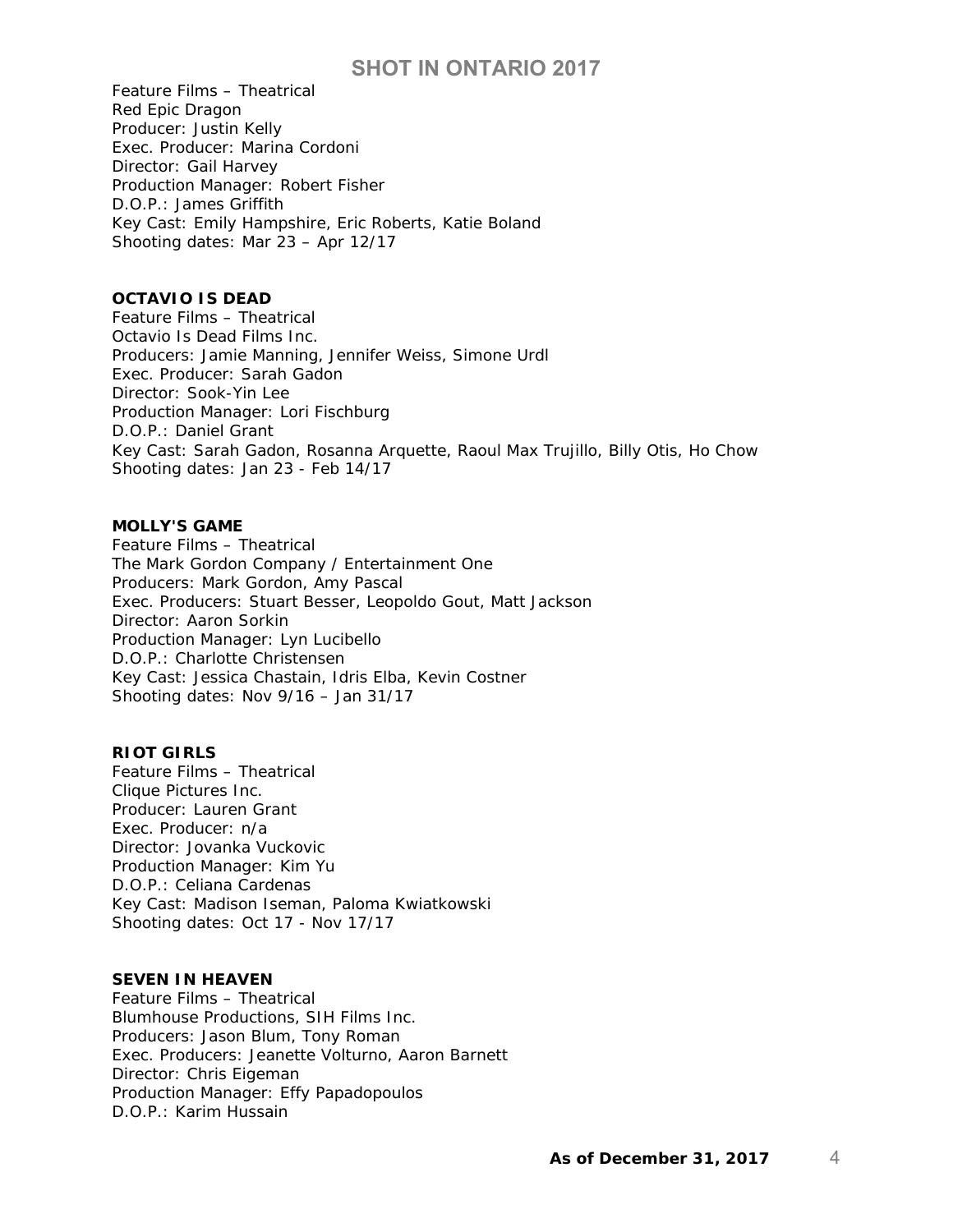Key Cast: Travis Tope, Haley Ramm, Dylan Everett, Gary Cole, Jacinda Barrett Shooting Dates: Jul 10 - Aug 9/17

#### **STARTER**

Feature Films – Theatrical Sample Productions Canada Inc. Producer: Jessie Henderson Exec. Producer: Mike Drake Director: Paul Feig Production Manager: Reggie Robb D.O.P.: John Schwartzman Key Cast: Anna Kendrick, Blake Lively Shooting dates: Aug 14 - Oct 6/17

## **STICKMAN**

Feature Films – Theatrical Stickman Knock Productions Inc. Producers: Lance Samuels, Mary Anne Waterhouse Exec Producers: Christina O'Shea Daly Director: Sheldon Wilson Production Manager: Moe Rai D.O.P.: Gregor Hagey Key Cast: Hayley Law, Sara Garcia, Zoe de Grand'Maison Shooting dates: Jul 6 - Jul 26/17

#### **STOCKHOLM**

Feature Films – Theatrical Darius Films Can/Sweden Producers: J. Bronfman, Nicholas Tabarrok Exec. Producers: Scott Aversano, Jason Blum, Lowell Cauffiel, Andrew Chang-Sang, John Hills, Will Russell-Shapiro, William G. Santor Director: Rob Budreau Production Manager: Marek Posival D.O.P.: Brendan Steacy Key Cast: Ethan Hawke, Noomi Rapace Shooting dates: Apr 10 - May 19/17

#### **STRANGE BUT TRUE**

Feature Films – Theatrical Strange But True Films Inc. Producers: Christina Piovesan, Fred Berger Exec. Producers: Tom Harberd, Phil Hunt, Ross Katz, Brian Kornreich, John Penotti, Compton Ross, Tim Williams Director: Rowan Athale D.O.P.: Stuart Bentley Production Manager: Brandon Tataryn, Norman Denver (LP) Key Cast: Amy Ryan, Nick Robinson, Margaret Qualley, Greg Kinnear, Brian Cox, Blythe Danner, Connor Jessup Shooting dates: Jun 12 - Jul 12/17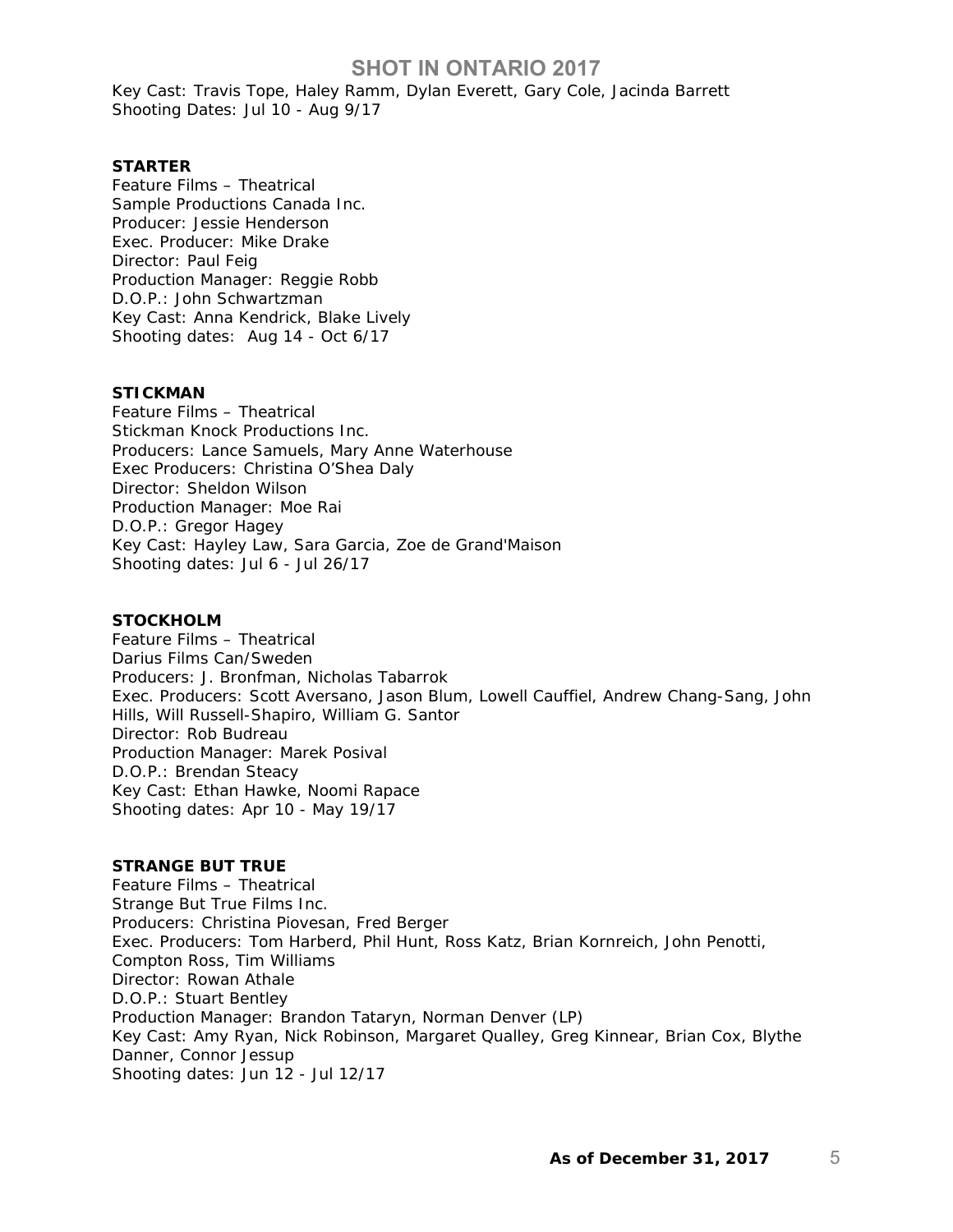#### **THE BET**

Feature Films – Theatrical 2502466 Ontario Inc/Paragraph Pictures Producers: David Gordian, Alan Latham Exec. Producer: n/a Director.: Joan Carr-Wiggin D.O.P.: Paul Mitchnick Production Manager: Borga Dorter Key Cast: Natasha Little, Douglas Hodge, Colin Salmon, Linda Kash, Joseph Kell, Katie Boland Shooting dates: Jul 17 - Aug 10/17

### **THE HUMMINGBIRD PROJECT**

Feature Films – Theatrical Earthlings Productions Inc. Producer: Pierre Even Exec. Producer: n/a Director: Kim Nguyen Production Manager: Stephen Traynor D.O.P.: Nicolas Bolduc Key Cast: Jesse Eisenberg, Alexander Skarsgard, Salma Hayek Shooting dates: Dec 8-10/17

## **THE PARTING GLASS**

Feature Films – Theatrical CASM Films Inc. Producers: Cerise Hallam Larkin, Denis O'Hare, Anna Paquin, Mark Larkinm Stephen Moyer Exec. Producer: Dan Bekerman Director: Stephen Moyer Production Manager: Jessica Cheung D.O.P.: Guy Godfree Key Cast: Anna Paquin, Melissa Leo, Rhys Ifans, Denis O'Hare, Cynthia Nixon Shooting dates: Jan 23 - Feb 27/17

#### **THE SILENCE**

Feature Films – Theatrical Constantin Films Producers: Robert Kulzer, Alexandra Milchan, Scott Lambert, Hartley Gorenstein Exec. Producer: Martin Moszkowicz Director: John R. Leonetti Production Manager: Stefan Steen D.O.P.: Michael Galbraith Key Cast: Stanley Tucci, Kiernan Shipka, Miranda Otto, Kate Trotter, John Corbett, Kyle Breitkopf Shooting dates: Sep 20 - Nov 3/17

#### **THE WIDOW**

Feature Films – Theatrical Take 5 Productions Inc. Producer: Neil Jordan, John Weber Exec. Producers: John Weber, James Flynn, Karen Richards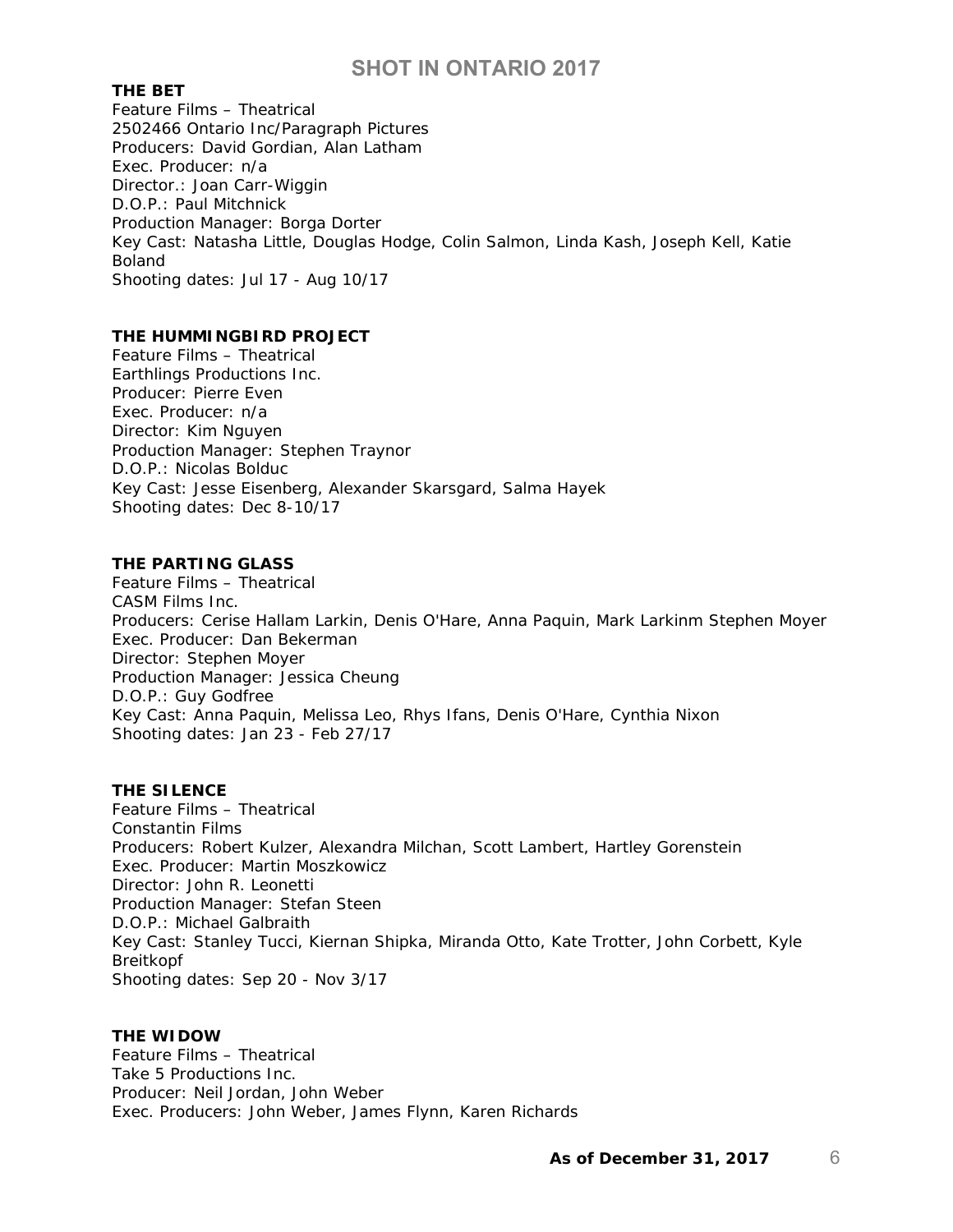Director: Neil Jordan Production Manager: Philip Spurvey D.O.P.: Seamus McGarvey Key Cast: Isabelle Huppert, Chloe Grace Moretz, Maika Monroe, Colm Feore, Stephen Rea Shooting dates: (Tor portion) Oct 30 - Nov 7/17

### **UNTITLED PIPPA BIANCO PROJECT**

Feature Films – Theatrical A24 Producers: Carly Hugo, Tyler Byrne, Matt Parker Exec. Producers: Scott Rudin, Eli Bush Director: Pippa Bianco Production Manager: Matt Code D.O.P.: Ava Berkofsky Key Cast: Charlie Plummer, Poorna Jagannathan, Nicholas Galitzine, Lovie Simone, J.C. MacKenzie Shooting dates: Oct 16 - Dec 1/17

#### **WISH UPON**

Feature Films - Theatrical Wish Upon Canada Prods. Inc. Producers: Sherryl Clark, Broad Green Pictures Exec. Producers: Gabriel Hammond, Daniel Hammond, Matt Alvarez, Victor Moyers Director: John R Leonetti Production Manager: Brian Campbell D.O.P.: Michael Galbraith Key Cast: Joey King, Ryan Phillippe, Ki Hong Lee, Mitchell Slaggert, Shannon Purser Shooting dates: Nov 5/16 – Jan 10/17

### *Movies for Television / Cable Feature*

### **A SONG FOR CHRISTMAS**

Movies for Television / Cable Feature Howard Braunstein Films Canada Inc. Producer: Deborah Marks Exec. Producers: Howard Braunstein, David Mackay Director: Rich Newey Production Manager: Anne Paynter D.O.P.: Michael Galbraith Key Cast: Anna Friel, Louisa Krause Shooting Dates: Mar 23 – Apr 12/17

#### **ANGRY ANGEL**

Movies for Television / Cable Feature Idaho Productions Ltd. Producer: John Ryan Exec. Producer: n/a Director: Jamie Travis Production Manager: B. E. Sharp D.O.P.: Eric Cayla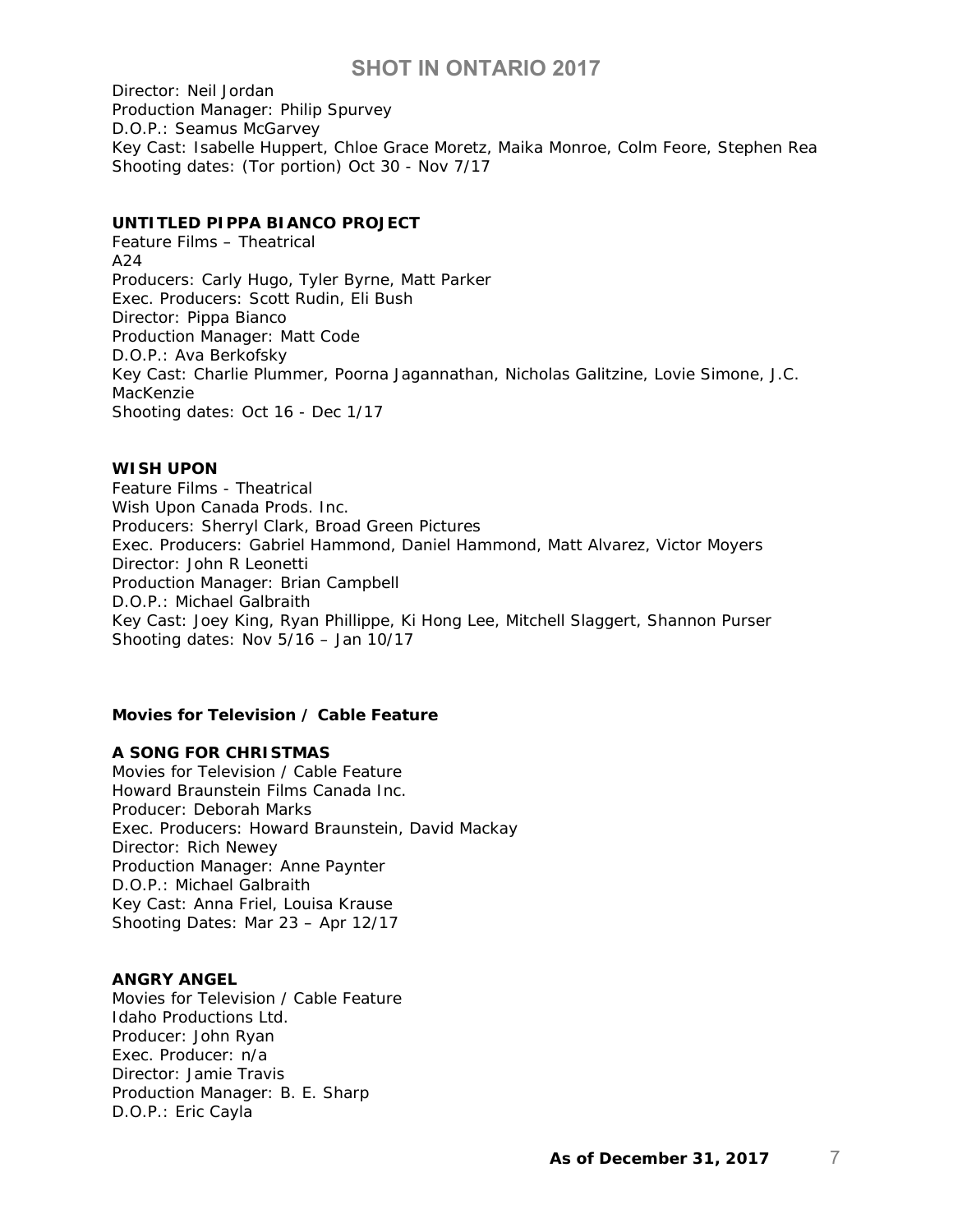Key Cast: Brenda Song, Jason Biggs, Andy Favreau, Andrew Bachelor, Ricky Mabe, Elizabeth Bowen, Anastasia Filipczuk Shooting dates: Aug 14 – Sep 9/17

#### **CHRISTMAS ENCORE** a.k.a. MIRACLE ON 43RD STREET

Movies for Television / Cable Feature Hideaway Pictures Producer: David Anselmo Exec. Producer: Brad Krevoy Director: Bradley Walsh Production Manager: Effy Papadopoulos D.O.P.: Peter Benison Key Cast: Maggie Lawson, Brennan Elliott Shooting dates: Oct 2 - Oct 21/17

#### **CHRISTMAS IN ANGEL FALLS**

Movies for Television / Cable Feature Hallmark Producer: David Anselmo Exec. Producer: Brad Krevoy Director: Brad Walsh Production Manager: Neil Lum Lock D.O.P.: Peter Benison Key Cast: Rachel Boston, Beau Bridges, Bayley Corman, Paul Greene, Hattie Kragten Shooting Dates: Sep 6 – Sep 24/17

#### **CHRISTMAS INHERITANCE**

Movies for Television / Cable Feature HP Christmas Inheritance Productions Inc. Producer: David Anselmo Exec. Producers: Brad Krevoy, Amy Krell Director: Ernie Barbarash Production Manager: Effy Papadopoulos D.O.P.: Peter Benison Key Cast: Eliza Taylor, Jake Lacy, Andie MacDowell Shooting Dates: Mar 13 - Apr 07/17

## **CHRISTMAS NEXT DOOR**

Movies for Television / Cable Feature Father Christmas Productions (Ontario) Inc. Producer: Agnes Bristow Exec Producer: Leif Bristow Director: Jonathan Wright Production Manager Nick Gray (LP) D.O.P.: Russ Goozee Key Cast: Jesse Metcalfe, Fiona Gubelmann, Jacob Blair, Brittany Bristow, Eugene Clark Shooting dates: Oct 19 - Nov 7/17

### **FAHRENHEIT 451**

Movies for Television / Cable Feature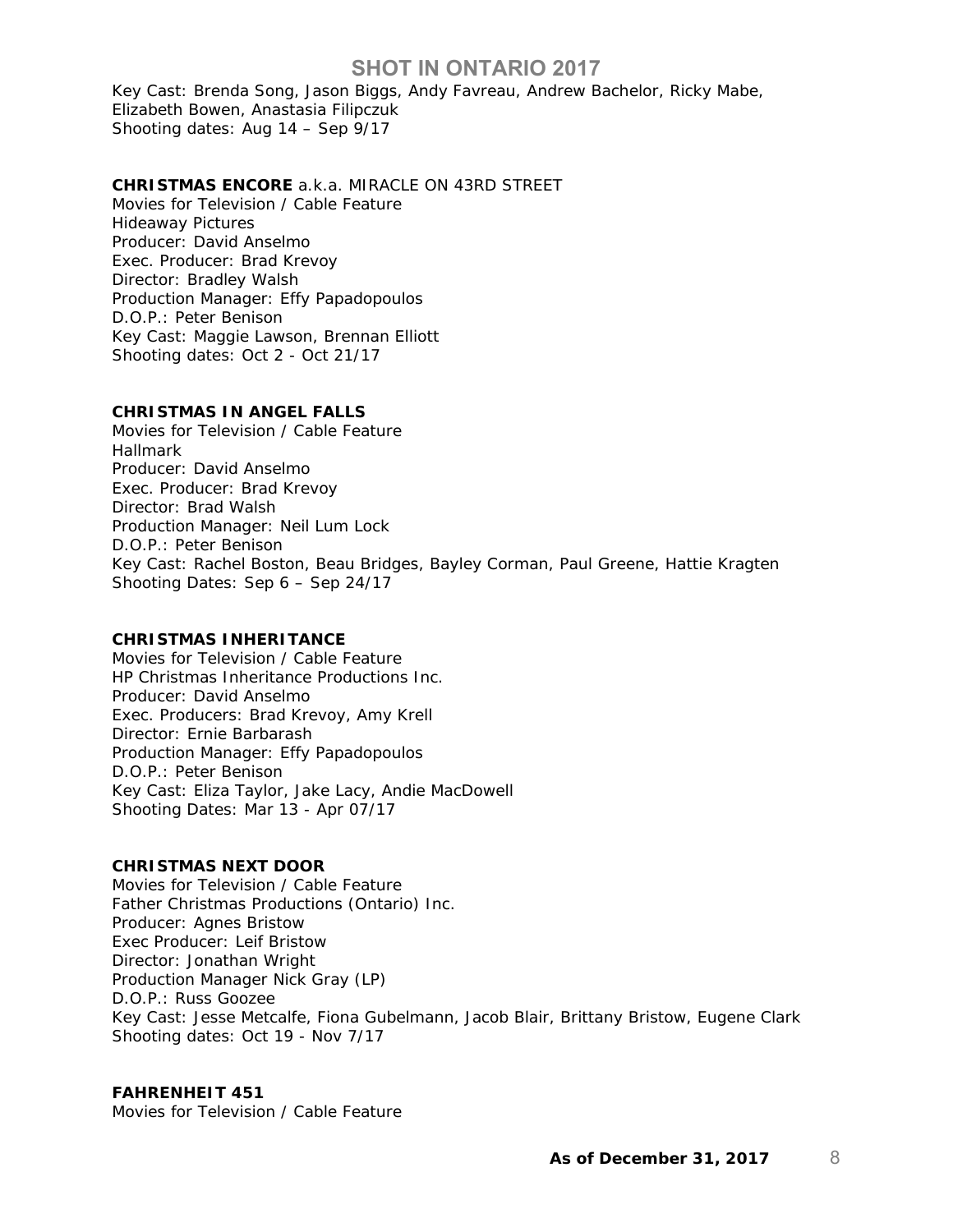HBO Films/Morning Star Productions Ltd. Producers: David Coatsworth, Sarah Green Exec. Producer: n/a Director: Ramin Bahrani Production Manager: Whitney Brown D.O.P.: Paul Cameron Key Cast: Sofia Boutella, Michael Shannon, Michael B. Jordan, Laura Harrier Shooting dates: Jul 10 – Sep 8/17

#### **FLINT**

Movies for Television / Cable Feature Sony Pictures TV / Lifetime Producer: John M. Eckert Exec. Producer: Neil Meron, Craig Zadan Director: Bruce Beresford Production Manager: Cynthia Graves D.O.P.: Francis Kenny Key Cast: Queen Latifah, Marin Ireland, Betsy Brandt, Rob Morrow, Lyndie Greenwood Shooting Dates: Apr 3 – May 14/17

#### **GIRL IN THE BOX**

Movies for Television / Cable Feature Cineflix (Captive) Inc. Producer: Thomas Vencelides Exec. Producer: Stephen Kemp Director: Stephen Kemp Production Manager: Alana Omolayole D.O.P.: Fraser Brown Key Cast: Addison Timlin, Zane Holtz, Zelda Williams, Brittany Allen, Matt Cooke Shoot: May 16 – Jun 1/17

### **HER STOLEN PAST**

Movies for Television / Cable Feature A & E Producer: Roma Roth, Neil Lum Lock (LP) Exec. Producer: n/a Director: Penelope Buitenhuis Production Manager: April Forward D.O.P.: Paul Sarossy Key Cast: Shanice Banton, Michael Xavier Shooting Dates: May 1 - May 18/17

#### **HOME FOR THE HOLIDAYS**

Movies for Television / Cable Feature Hallmark Producer: Marek Posival Exec. Producer: Robert Vaughn Director: John Bradshaw Production Manager: Pazz Neglia D.O.P.: Russ Goozee Key Cast: Brooke Nevin, Steve Byers, Patrick Duffy, Kathleen Laskey, Dale Whibley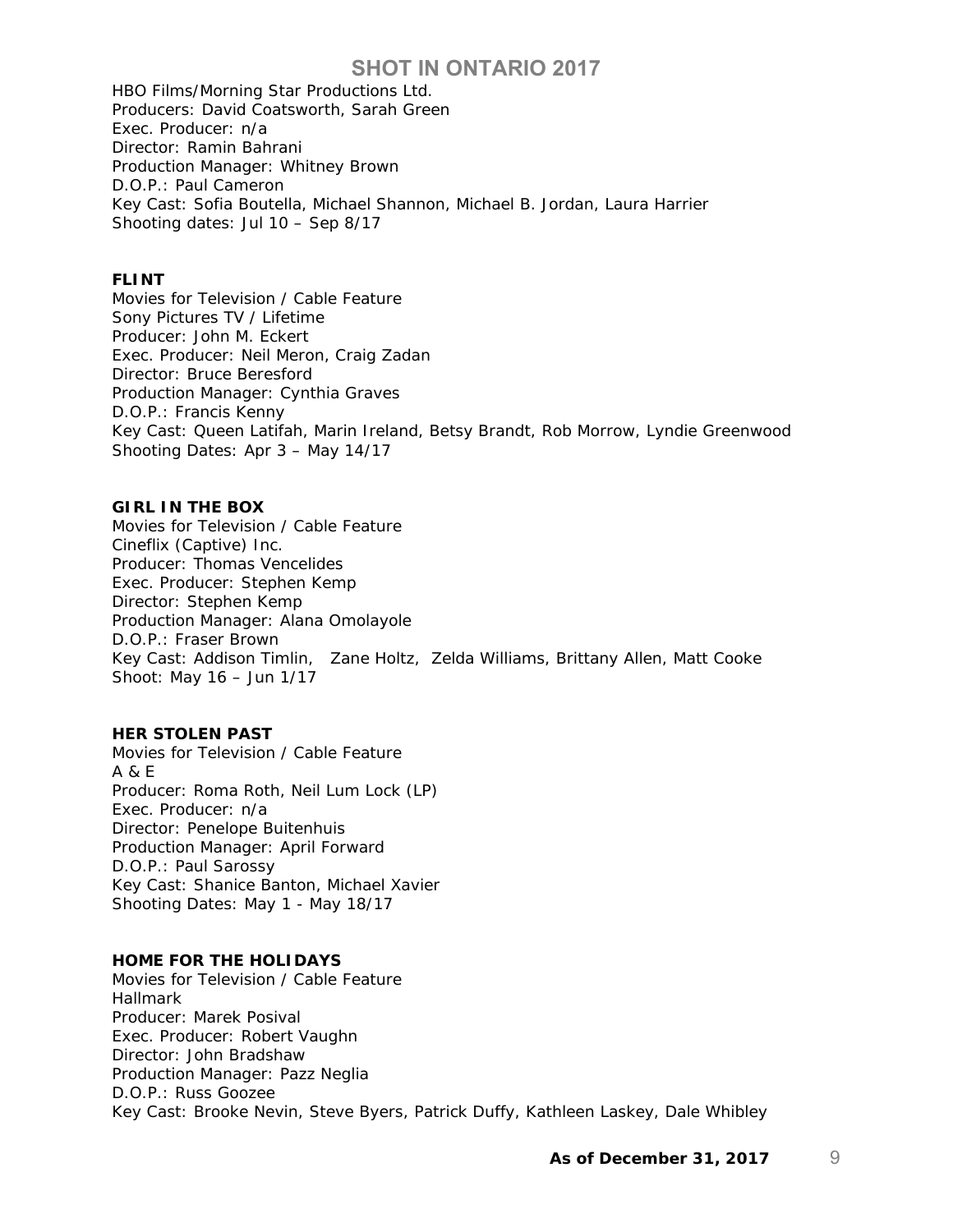Shooting Dates: May 18 - Jun 6/17

#### **I'M COMING FOR YOU**

Movies for Television / Cable Feature NB Thrilling Films 8 Inc. Producers: Curtis Crawford, Neil Bregman, Steve Boisver Exec. Producers: Pierre David, Tom Berry Director: Curtis James Crawford Production Manager: Steve Boisvert D.O.P.: Bill St John Key Cast: Ashley Jones, Carlena Britch Shooting Dates: Apr 22 - May 12/17

#### **MOMMY'S LITTLE ANGEL**

Movies for Television / Cable Feature NB Thrilling Films 2 Inc. Producers: Curtis Crawford, Steve Boisvert, Neil Bregman Exec Producers: Pierre David, Tom Berry Director: Curtis Crawford Production Manager: Steve Boisvert D.O.P.: Bill St. John Key Cast: Amanda Clayton, Morgan Neundorf Shooting Dates: Jul 8 – Jul 26/17

#### **MURDERED AT 17**

Movies for Television / Cable Feature NB Trilling Films 8 Inc. Producers: Neil Bregman, Cutis Crawford, Steve Boisvert Exec. Producers: Pierre David, Tom Berry, Sebastian Battro, Christine Conradt Director: Curtis Crawford Production Manager: Steve Boisvert D.O.P.: Bill St John Key Cast: Susan Walters, Cristine Prosperi, Emily Galley, Blake Canning Shooting Dates: Sep 2 – Sep 23/17

#### **NEVER KNOCKS**

Movies for Television / Cable Feature Blue Ice Pictures Ltd. Producer: Mary Anne Waterhouse Exec. Producer: Christina O'Shea Daly Director: Sheldon Wilson Production Manager: Moe Rai D.O.P.: Scott McClellan Key Cast: Dominique Provost-Chalkley, Jodelle Ferland Shooting dates: Jun 14 - Jul 4/17

#### **ROOM FOR ROMANCE**

Movies for Television / Cable Feature Hallmark Producer: David Anselmo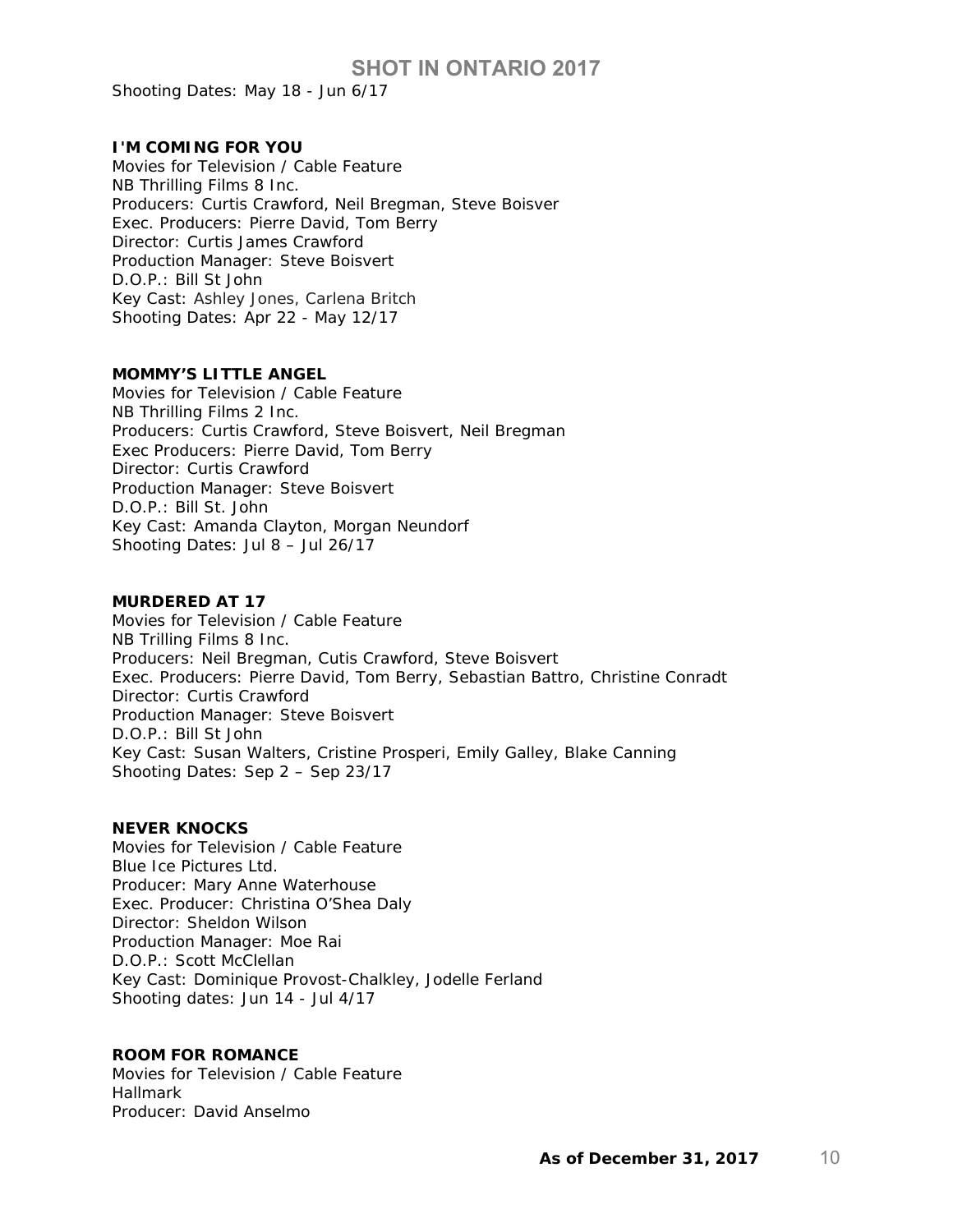Exec. Producer: Brad Krevoy Director.: Bradley Walsh Production Manager: Neil Lum Lock D.O.P.: Peter Benison Key Cast: Lacey Chabert, Andrew Walker, Peter MacNeill Shooting dates: Oct 30 - Nov 18/17

## **THE MAGICAL CHRISTMAS ORNAMENTS**

Movies for Television / Cable Feature Chesler Perlmutter Producer: Marek Posival Exec. Producer: Rob Vaughan Director: Don McBrearty Production Manager: Matt West D.O.P.: Jonathan Yapp Key Cast: Jessica Lowndes, Brendan Penny Shooting dates: Oct. 2 - Oct 18/17

#### **VALENTINE'S GALA**

Movies for Television / Cable Feature Chesler Perlmutter Producers: Rob Vaughn, Marek Posival Exec. Producers: David Perlmutter, Lewis Chesler Director: Don McBrearty Production Manager: Marek Posival D.O.P.: Jonathan Yapp Key Cast: Danica McKellar and Cameron Mathison Shooting dates: Nov 29 – Dec 15/17

### *Episodic Series*

## **12 MONKEYS Season 3**

Episodic Series GEP 12 Monkeys B Inc. Producer: Michael Wray Exec. Producers: David Grossman, Terry Matalas Director: various Production Manager: Mark Reid D.O.P.: David Green, Boris Mojsovski Key Cast: Kirk Acevedo, Noah Bean, Emily Hampshire, Amanda Schull, Todd Stashwick Shooting Dates: Oct 17/16 - Feb 17/17

## **12 MONKEYS - SEASON 4**

Episodic Series Universal Television Enterprises LLC Producer: Michael Wray Exec. Producer: Terry Matalas Director: various Production Manager: Mark Reid D.O.P.: Daniel Grant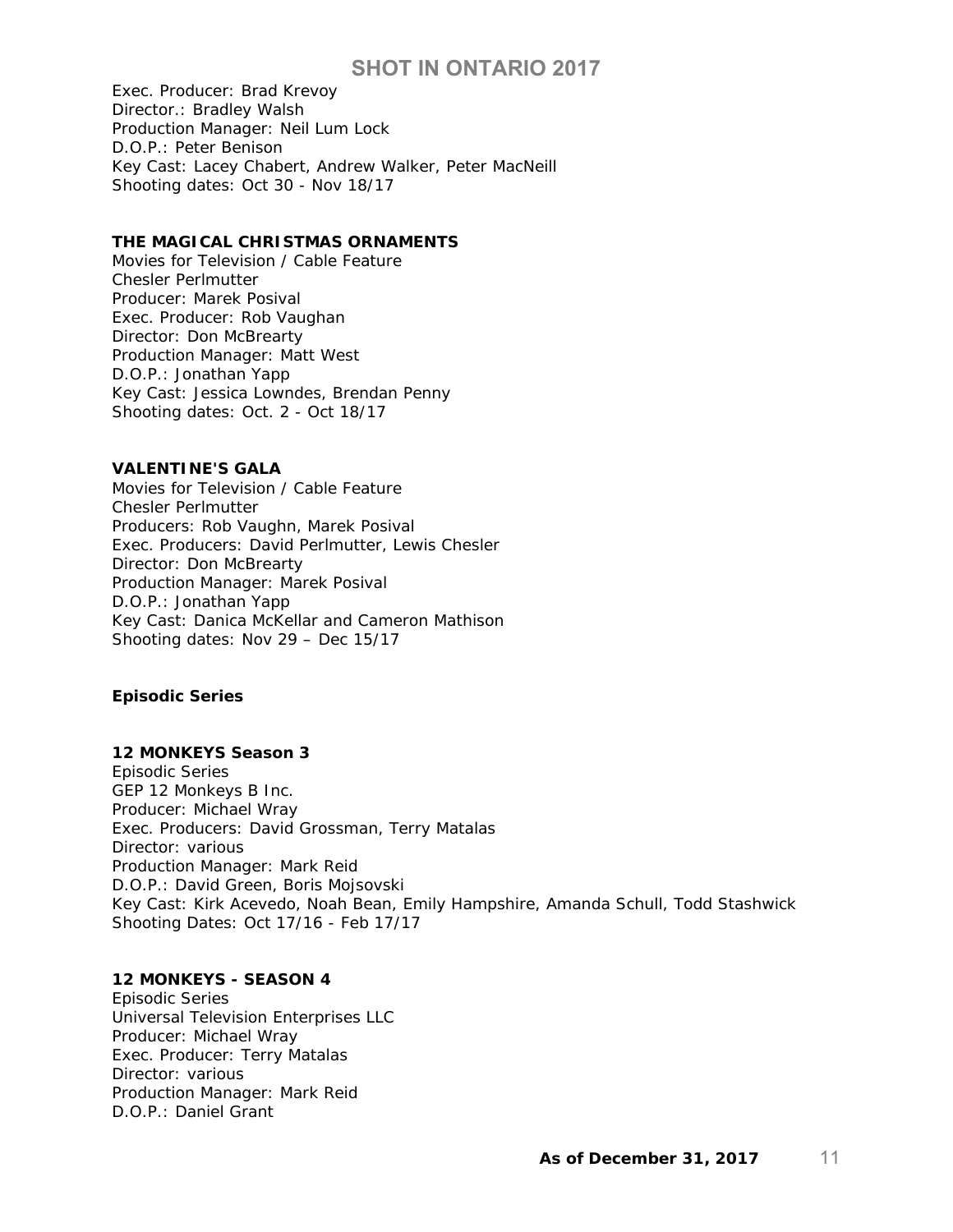Key Cast: Aaron Stanford, Amanda Schull, Barbara Sukowa, Emily Hampshire, Todd **Stashwick** Shooting Dates:Apr 3 – Jul 7/17

#### **ADVENTURES OF NAPKIN MAN Season 3**

Episodic Series Breakthrough Entertainment Producers: Sharon Summerling, Stephanie Van Exec. Producer: n/a Director: Laurie Lynd Production Manager: Stephanie van Bruggen D.O.P.: n/a Key Cast: Yannick Bisson Shooting Dates: Feb 6 – Feb 15/17

#### **ANNE Season 1**

Episodic Series CBC/Netflix Producer: Susan Murdoch Exec. Producers: Miranda de Pencier, Moira Walley-Beckett Directors: various Production Manager: Teresa M. Ho D.O.P.: Bobby Shore Key Cast: Dalila Bela, David Ingram, Geraldine James, Amybeth McNulty, Aymeric Jett Montaz Shooting dates: Sep 22/16 - Feb 03/17

## **ANNE Season 2**

Episodic Series CBC/Netflix Producer: John Calvert Exec. Producer: Miranda de Pencier, Ken Girotti Director: Various Production Manager: Sandra Lum Lock D.O.P.: Jackson Parrell Key Cast: Amybeth McNulty, Geraldine James, R.H. Thomson, Aymeric Jett Montaz Shooting dates: Oct 2/17 - Mar 20/18

#### **BAJILLIONAIRES Pilot**

Episodic Series (Pilot) Bajillionaires Productions Inc. Producer: n/a Exec. Producer: Charles Bishop Director: Samir Rehem Production Manager: Michael Bawcutt D.O.P.: Jason Webber Key Cast: Alec Dahmer, Adrianna DiLiello, Ben Faulknor, Eden Cupid, Ricardo Ortiz, Sandy Jobin-Bevans Shooting dates: Jul 31 - Aug 3/17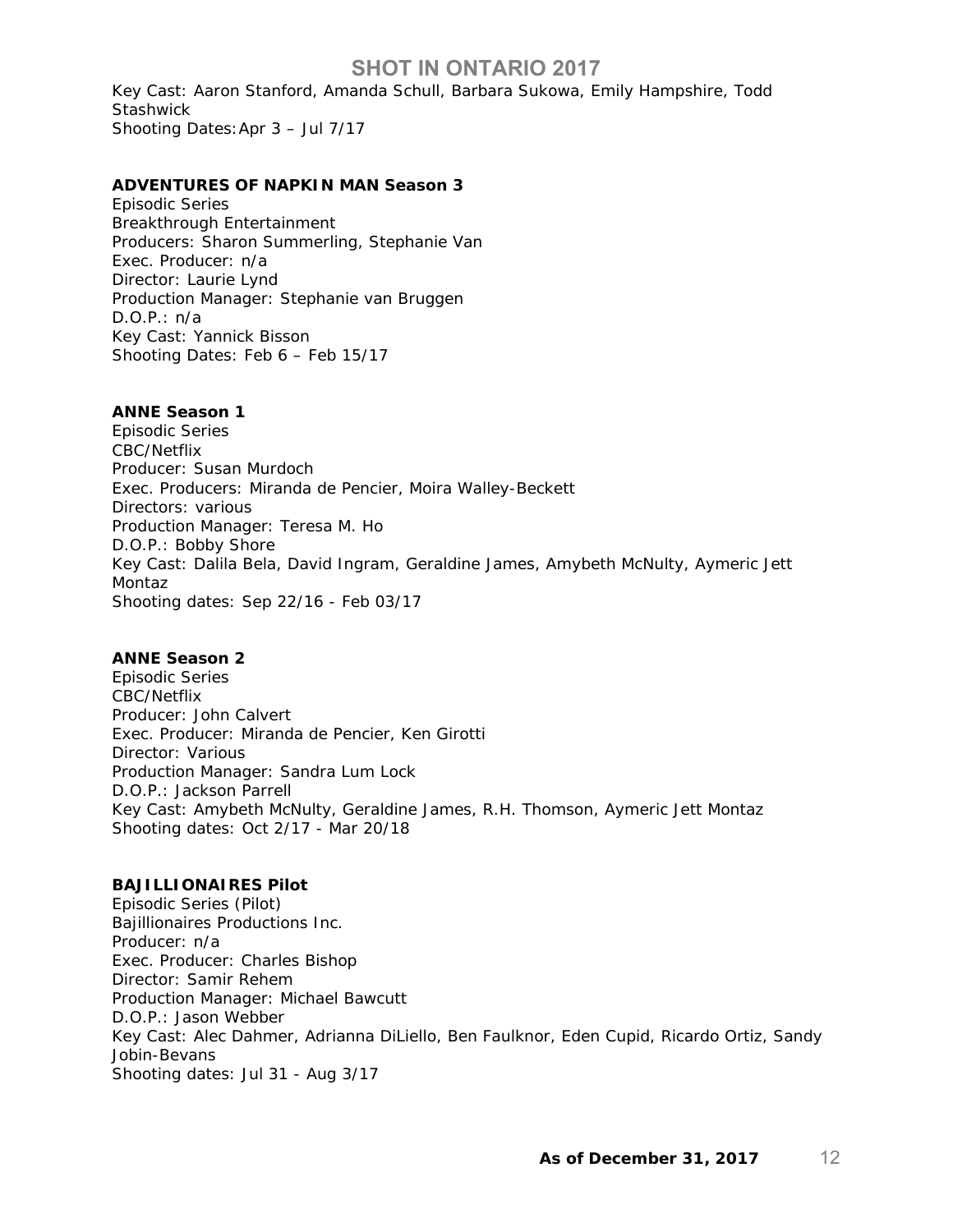## **BARONESS VON SKETCH SHOW Season 3**

Episodic Series Frantic Films Producer: Graham Ludlow, Jeff Peeler Exec. Producer: Jamie Brown, Carolyn Taylor, Meredith MacNeill, Aurora Browne, Jennifer **Whalen** Director: Jeremy Lalonde, Jordan Canning Production Manager: Andrew Cullen D.O.P.: Nick Haight Key Cast: Carolyn Taylor, Meredith MacNeill, Aurora Browne, Jennifer Whalen Shooting dates: Aug 21 - Nov 10/17

## **BLOOD AND WATER Season 3**

Episodic Series Breakthrough Entertainment Producer: Paula J. Smith Exec. Producer: Diane Boehme, Al Kratina, Dan Trotta Director: Felipe Rodriguez Production Manager: Mark Reid D.O.P.: Fraser Brown Key Cast: Steph Song, Elfina Luk, Fiona Fu, Oscar Hsu, Loretta Yu Shooting dates: Nov 15 - Dec 8/17

### **CARDINAL: BLACKFLY SEASON Mini Series**

Episodic Series Sienna Films/eOne Producer: Jessica Daniel Exec. Producers: Jennifer Kawaja, Julia Sereny, Sarah Dodd Director: Jeff Renfroe Production Manager: Szonja Jakovits D.O.P.: Dylan Macleod Key Cast: Billy Campbell, Karine Vanasse Shooting dates: May 29 – Aug 4/17

## **CARDINAL: BY THE TIME YOU READ THIS Season 3**

Episodic Series eOne Producer: Jessica Daniel Exec. Producers: Jennifer Kawaja & Julia Sereny Director: Daniel Grou Production Manager: Szonja Jakovits D.O.P.: Dylan MacLeod Key Cast: Billy Campbell, Karine Vanasse Shooting dates: Sep 19 - Nov 24/17

#### **CARTER**

Episodic Series Sony / Amaze Producer: Victoria Hirst Exec. Producer: n/a Director: Various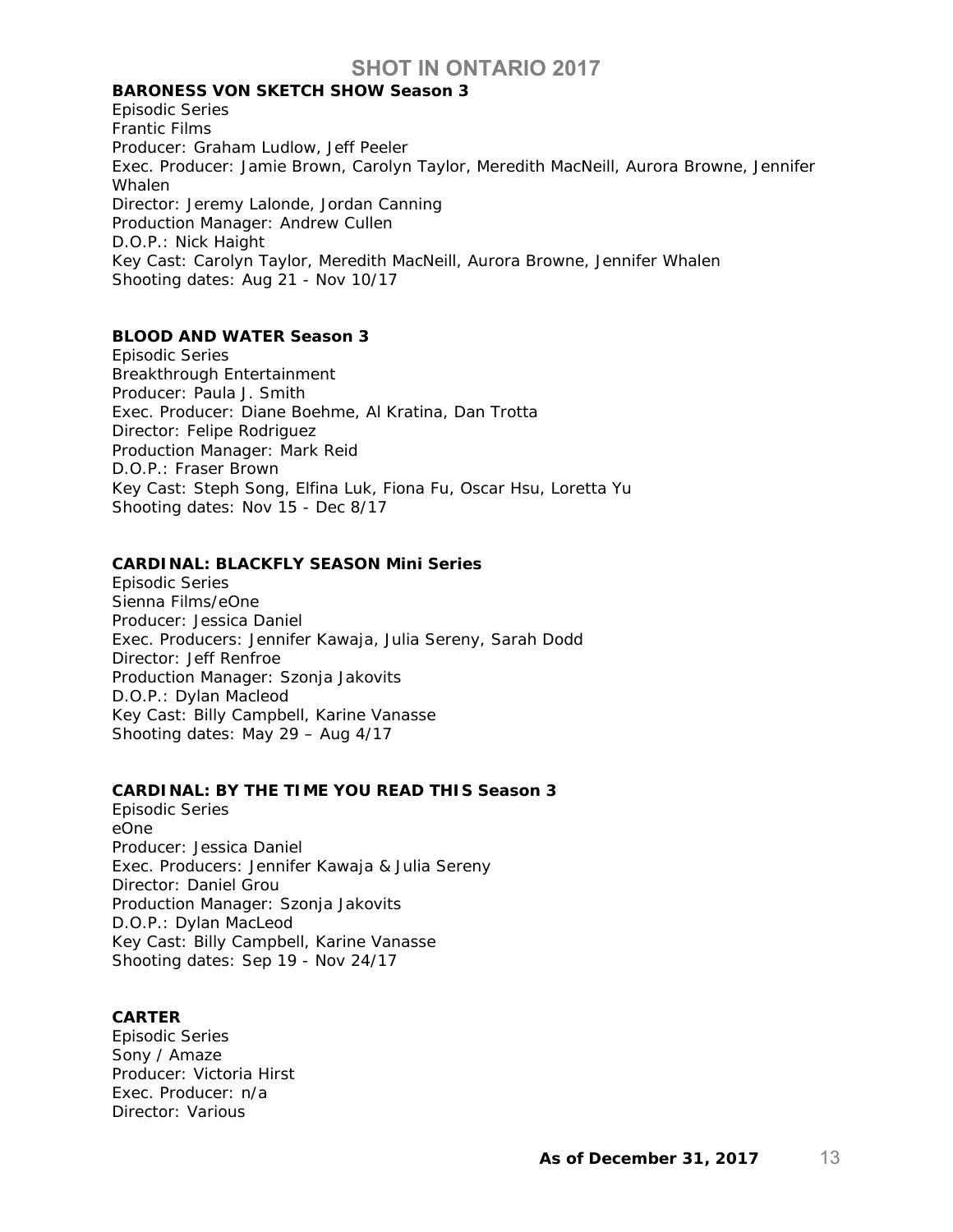Production Manager: Deborah Marks D.O.P. : Craig Wright Key Cast: Christian Bako, Paul Ballin, Steve Belford, Michael Vincent Dagostino, Chris Farquhar Shooting dates: Jul 10 - Oct 13/17

## **CONDOR Season 1**

Episodic Series T5 Condor Productions Inc. Producers: Frank Siracusa, John Weber, Sean Ryerson Exec. Producers: Jason Smilovic, Todd Katzberg, Lawrence Trilling Director: various Production Manager: Jim Mauro D.O.P.: Steve Cosens Key Cast: Christina Marie Moses, Mouna Traoré, Kate Vernon, Dalmar Abuzeid Shooting dates: Apr 24 - Aug 15/17

### **CRAWFORD Season 1**

Episodic Series Crawford Season One, Inc. Producer: Laura Michalchyshyn Exec. Producers: Laura Michalchyshyn, Mike Clattenburg Director: Mike Clattenburg Production Manager: Sarah Deline D.O.P.: David Makin Key Cast: Jill Hennessy, Alice Moran, John Carroll Lynch, Kyle Mac Shooting dates: Apr 17 - Jun 28/17

### **CREEPED OUT Season 1**

Episodic Series Family Ch / CBBC Producer: Angela Boudreault Exec. Producers: Ace Fipke, Helen Bullough Director: Bruce MacDonald Production Manager: Michael Bawcutt D.O.P.: Jason Webber Key Cast: Aurora Aksnes, William Romain, Kyle Breitkopf, Peter Loung Shooting dates: Jun 5 - Jun 28/17

#### **DARK HAVEN HIGH Pilot**

Episodic Series (Pilot) Fresh TV Inc. Producer: Brian Irving Exec. Producer: Brian Irving Director: Michael McGowan Production Manager: Brian Campbell D.O.P.: Brett Van Dyke Key Cast: Nia Roam, Julia Tomasone, Tyler Murree, Sam Barringer, Jesse Sukunda Shooting dates: Apr 29 – May 2/17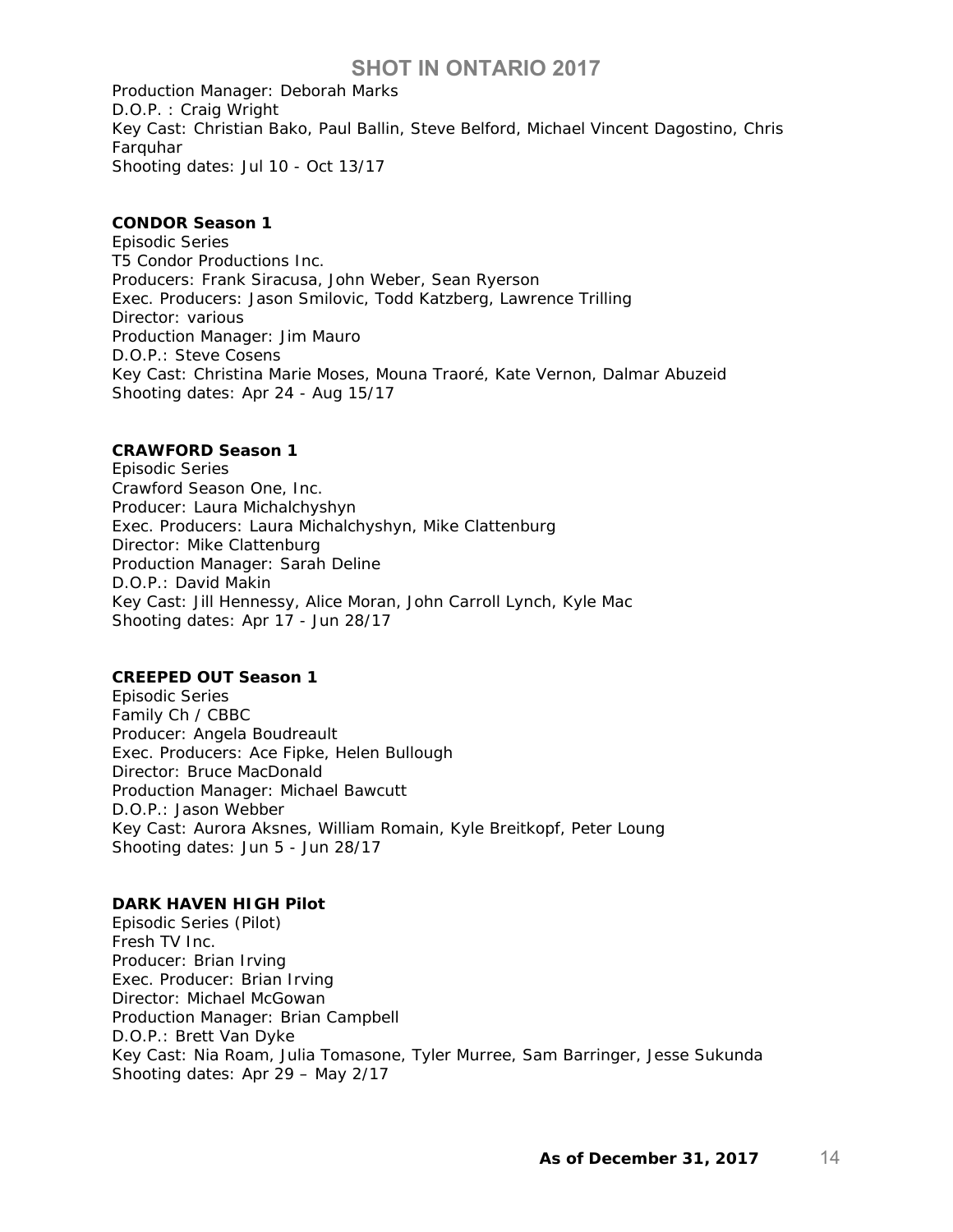#### **DARK MATTER Season 3**

Episodic Series Prodigy Entertainment Inc. Producer: n/a Exec. Producers: Jay Firestone, Joseph Mallozzi, Paul Mullie Dir.: Various Line Producer: Norman Denver D.O.P.: Craig Wright Key Cast: Melissa O'Neil, Anthony Lemke, Alex Mallari Jr., Jodelle Ferland, Roger Cross, Zoie Palmer Shooting dates: Nov 18/16 - Apr 13/17

## **DESIGNATED SURVIVOR Season 1**

Episodic Series Designated 1 Ltd. Producers: Amy Harris, David Guggenheim Exec. Producers: Amy Harris, David Guggenheim Director: Paul McGuigan Production Manager: B. E. Sharp, Ann Kindberg (LP) D.O.P.: Fabian Wagner Key Cast: Kiefer Sutherland, Natascha McElhone, Maggie Q, Kal Penn, Adan Canto Shooting dates: July 25/16 - Apr 25/17

## **DESIGNATED SURVIVOR Season 2**

Episodic Series Designated 1 Ltd. Producer: Llewellyn Wells Exec. Producers: Chris Grismer, Joe Lazarov Director: various Production Manager: Wanda Chaffey D.O.P.: Jeff Mygatt, Michael Storey Key Cast: Kiefer Sutherland, Natascha McElhone, Maggie Q, Kal Penn, Adan Canto, Italia Ricci La Monica Shooting dates: Jul 4/17 - Mar 31/18

### **DINO DANA Season 2**

Episodic Series Sinking Ship Entertainment Producer: Eric Beldowski Exec. Producers: Blair Powers, J.J. Johnson, Christin Simms, Blair Powers Director: various Production Manager: Brian G. Kring D.O.P.: George Lajtai Key Cast: Michela Luci, Saara Chaudry, Nicola Correia-Damude, Amish Patel Shooting dates: Feb 9 – Feb 23, Jun 6 - Jul 28/17

## **DINO DANA Season 3**

Episodic Series Sinking Ship Entertainment Producer: Eric Beldowski Exec. Producers: Blair Powers, J.J. Johnson, Christin Simms, Matt Bishop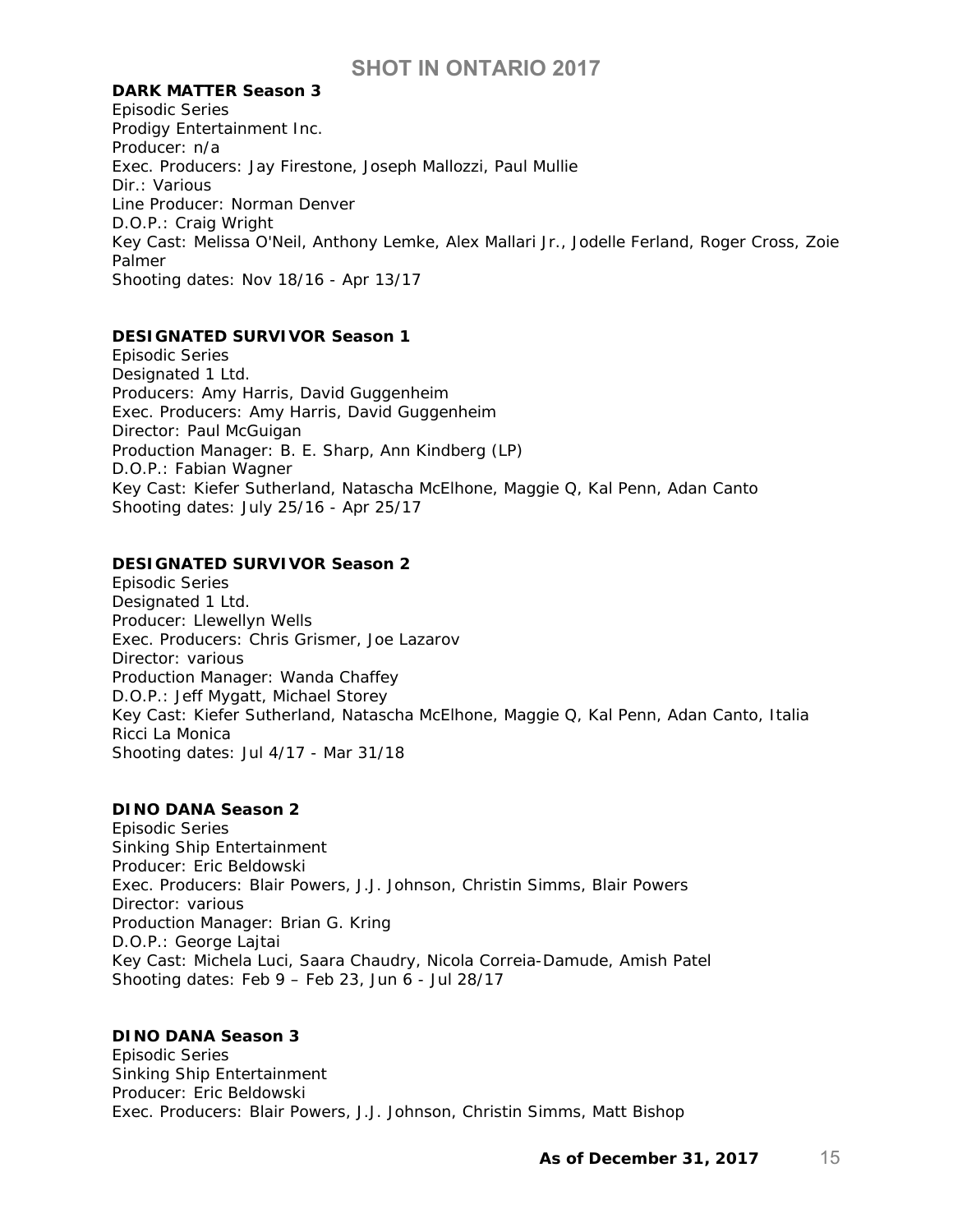Director: Various Production Manager: Brian G. Kring D.O.P.: George Lajtai Key Cast: Michela Luci, Saara Chaudry, Nicola Correia-Damude, Amish Patel Shooting dates: Aug 1 – Nov 17/17

### **DINO DANA Season 4**

Episodic Series Sinking Ship Entertainment Producer: Eric Beldowski Exec. Producers: Blair Powers, J.J. Johnson, Christin Simms, Matt Bishop Director: Various Production Manager: Brian Kring D.O.P.: George Lajtai Key Cast: Michela Luci, Saara Chaudry, Nicola Correia-Damude, Amish Patel Shooting dates: Nov 28/17 - Mar 23/18

### **FALLING WATER Season 2**

Episodic Series GEP Falling Water Inc. Producer: Terry Gould Exec. Producers: Gale Anne Hurd, Phillip Kobylanski, Remi Aubuchon Director: various Production Manager: Anna Beben D.O.P.: Miroslaw Baszak Key Cast: David Ajala, Lizzie Brocheré, Will Yun Lee, Kai Lennox, Anna Wood Shooting dates: Aug 8/17 - Feb 18/18

## **FRANKIE DRAKE**

Episodic Series Shaftesbury Frankie I Inc. Producers: Julie Lacey, Jonathan Hackett Exec. Producers: Christina Jennings, Scott Garvie, Cal Coons Director: various Production Manager: Teresa Ho D.O.P.: Kristin Fieldhouse Key Cast: Lauren Lee Smith Shooting dates: Jun 19 - Oct 26/17

#### **IMPOSTERS Season 2**

Episodic Series GEP Imposters Inc. Producers: Patty Long, Lisa Kussner Exec. Producers: Adam Brooks, Paul Adelstein, Jeremy Boxen (Co-Exec.) Director: various D.O.P.: Tobias Datum Production Manager: Lisa Kussner Key Cast: Inbar Lavi, Rob Heaps, Parker Young, Marianne Rendón, Stephen Bishop Shooting dates: Aug 28 - Dec 1/17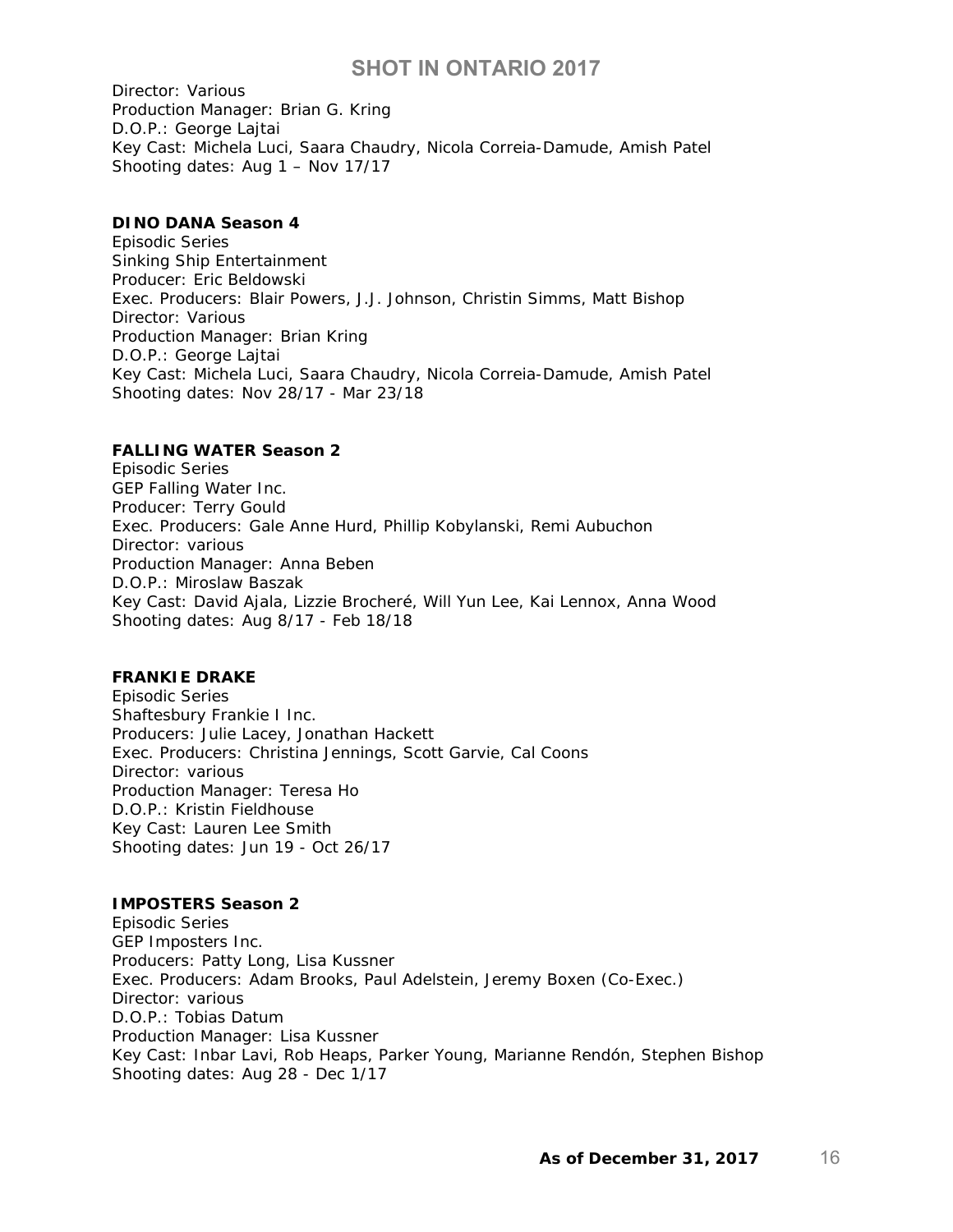#### **IMPULSE Pilot**

Episodic Series (Pilot) GEP Impulse Inc. Producer: Gene Klein, David Bartis Exec. Producers: Gene Klein, David Bartis, Doug Liman Director: Doug Liman Production Manager: Anna Beben D.O.P.: José Angel Ávila Del Pino Key Cast: Maddie Hasson, Sarah Desjardins, Enuka Okuma Shooting dates: Dec 16/16 – Jan 15/17

#### **IMPULSE Season 1**

Episodic Series GEP Impulse B Inc. Producer: Kim Todd Exec. Producers: David Bartis, Gene Klein, Lauren LeFranc Director: various Production Manager: Shauna Jamison D.O.P.: David Greene Key Cast: Gordon Harper, Keon Alexander, Genevieve Kang, Rohan Mead, Dylan Trowbridge Shooting dates: Oct 10/17 - Jan 26/18

### **IN CONTEMPT Season 1**

Episodic Series Sullivan Productions Inc. Producers: Mary Anne Waterhouse, Terri Kopp Exec. Producers: Lance Samuels, Daniel Irons Director: various Production Manager: Brian Campbell D.O.P.: Kim Derko Key Cast: Kim Roberts, Arlene Duncan, Dalal Badr, Hamza Haq, Megan Hutchings Shooting dates: Sep 25 – Dec 15/17

#### **KILLJOYS Season 3**

Episodic Series Season III Productions Ltd. Producer: Lena Cordina Exec. Producers: Karen Troubetzkoy, Michelle Lovretta Director: various Production Manager: Chris Shaw D.O.P.: Bruce Worrall, Michael Marshall Key Cast: Hannah John-Kamen, Aaron Ashmore, Luke Macfarlane, Tamsen McDonough, Thom Allison Shooting dates: Jan 12 - May 12/17

## **KIM'S CONVENIENCE Season 2**

Episodic Series Thunderbird Entertainment Producer: Ivan Fecan Exec. Producers: Ivan Fecan, Ins Choi, Kevin White, Albert Schultz, Leslie Lester Director: various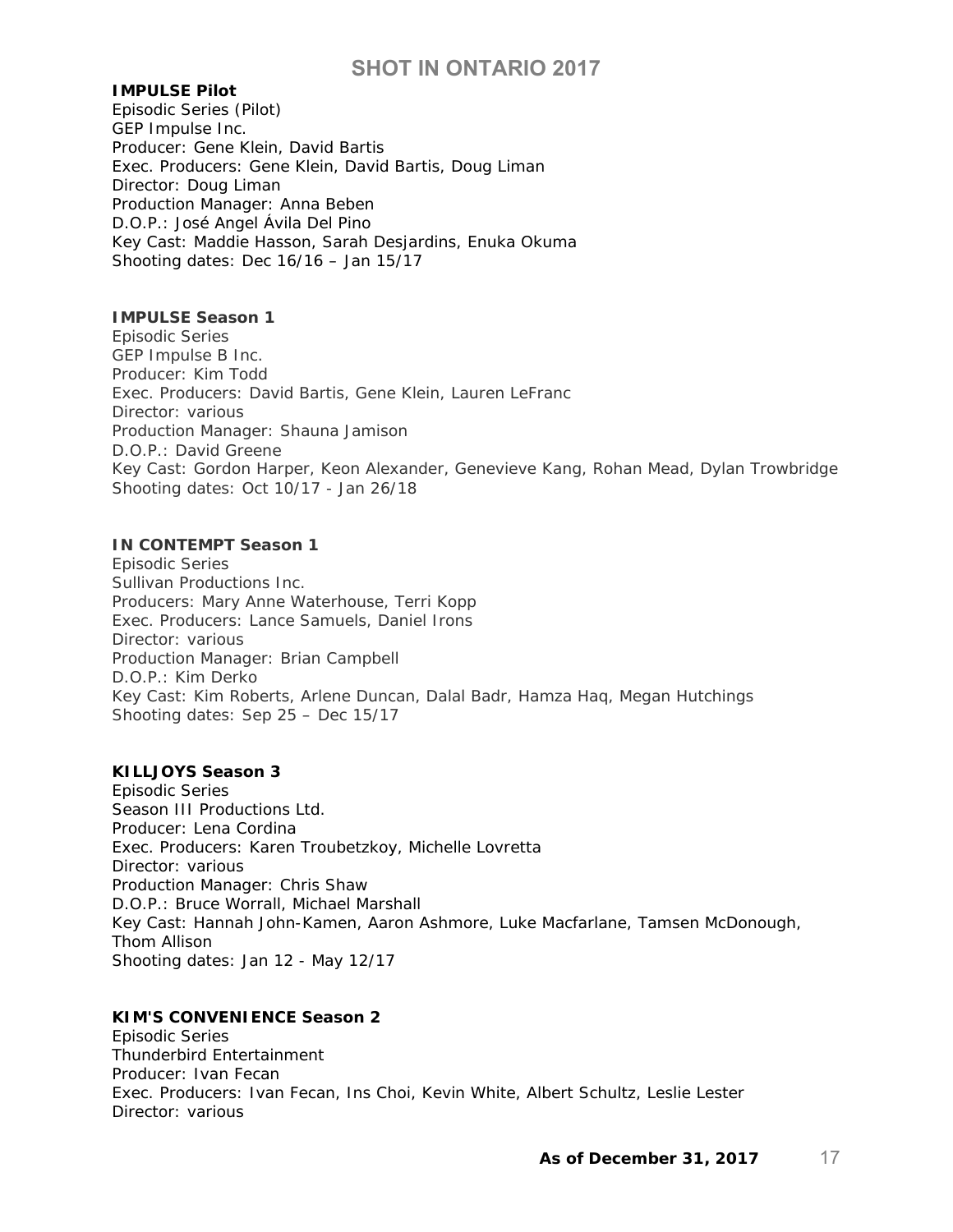Production Manager: Derek Rappaport D.O.P.: Fraser Brown Key Cast: Paul Sun-Hyung Lee, Jean Yoon, Andrea Bang, Simu Liu, Andrew Phung Shooting dates: Jun 19 – Sep 8/17

### **LETTERKENNY Season 3 Block B**

Episodic Series New Metric Media Inc. Producer: Patrick O'Sullivan Exec. Producers: Mark Montefiore, Jared Keeso, Jacob Tierney Director: Jacob Tierney Production Manager: Chris Danton D.O.P.: Jim Westenbrink Key Cast: Jared Keeso, Nathan Dales, Michelle Mylett, K. Trevor Wilson, Dylan Playfair Shooting Dates: Jul 4 - Aug 1/17, Nov 13 - Dec 11/17

### **LOCKE & KEY Pilot**

Episodic Series (Pilot) Carlton Cuse Productions/Hulu Producer: Jose Luis Escolar Exec. Producers: Barbara Muschietti, Carlton Cuse Director: Andy Muschietti Production Manager: Dennis Chapman D.O.P.: Checco Varese Key Cast: Megan Charpentier, Nate Corddry, Danny Glover, Jack Mulhern, Frances O'Connor Shooting Dates: Oct 23 - Nov 13/17

## **LOVE YOU MORE Pilot**

Episodic Series (Pilot) Warner Bros. Producer: Jim Melfi Exec. Producer: Michael Patrick King Director: Bobcat Goldthwait Production Manager: Allan Levine D.O.P.: Elie Smolkin Key Cast: Bridget Everett, Loni Anderson, Rey Gallegos Shooting dates: May 8 - May 18/17

## **MARY KILLS PEOPLE Season 2**

Episodic Series eOne Producer: Norman Denver Exec. Producers: Tassie Cameron, Amy Cameron, Jocelyn Hamilton, Tecca Crosby, Tara Armstrong, Morwyn Brebner Director: Kelly Makin, Norma Bailey, David Wellington Production Manager: Robbie David D.O.P.: Gavin Smith Key Cast: Caroline Dhavernas, Jay Ryan, Richard Short Shooting dates: Aug 18 - Oct 18/17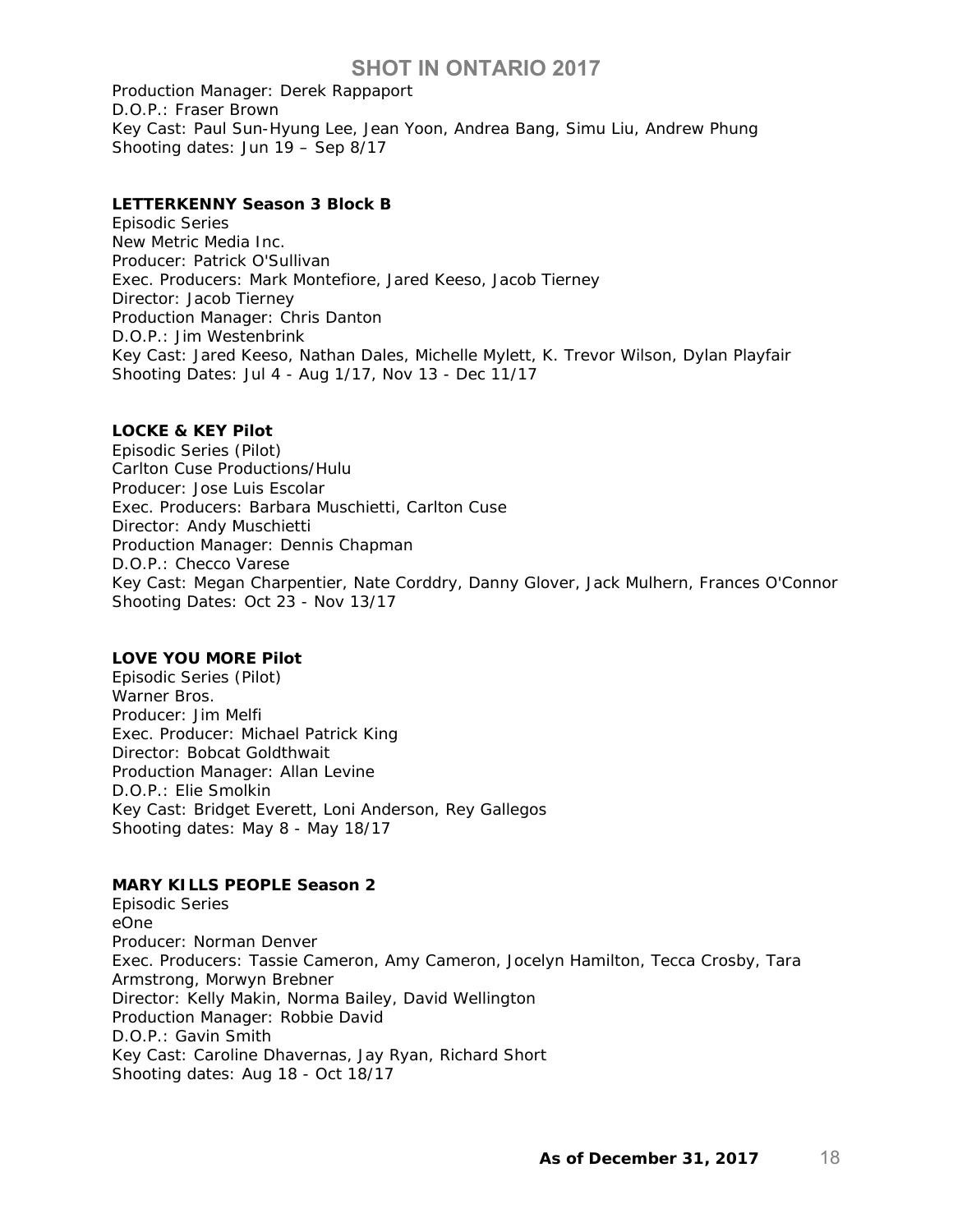#### **MURDOCH MYSTERIES Season 11**

Episodic Series Shaftesbury Murdoch Xi Inc. Producer: Julie Lacey, Stephen Montgomery Exec. Producer: Christina Jennings, Scott Garvie Director: various Production Manager: Jeremy Hood D.O.P.: Yuri Yakubiw Key Cast: Yannick Bisson, Helene Joy, Jonny Harris, Thomas Craig Shooting dates: May 15 – Dec 7/17

### **ODD SQUAD Season 2**

Episodic Series Sinking Ship Entertainment Inc. Producer: Stephen Turnbull (LP) Exec. Producers: Tim McKeon, J.J. Johnson, Blair Powers, Matt Bishop Director: various Production Manager: Eric Beldowski D.O.P.: George Lajtai Key Cast: Anna Cathcart, Isaac Kragten, Millie Davis, Olivia Presti Shooting dates: Oct 11/16 – Apr 7/17

#### **ORPHAN BLACK Season 5**

Episodic Series Temple Street Prods Ltd. Producer: Claire Welland Exec. Producers: John Fawcett, Graeme Manson Directors: various Production Manager: James Crouch D.O.P.: Aaron Morton Key Cast: Tatiana Maslany, Jordan Gavaris, Skyler Wexler, Maria Doyle Kennedy, Kevin Hanchard, Josh Vokey, Ari Millen, Kathryn Alexandre Shooting dates: Oct 11/16 - Mar 21/17

## **PEOPLE OF EARTH Season 2**

Episodic Series Slanted Films Producer: Paula Devonshire Exec. Producers: David Jenkins, Norm Hiscock, Aaron Shure Director: Various Production Manager: Ross Leslie D.O.P.: Jonathon Cliff Key Cast: Wyatt Cenac, Luka Jones, Ana Gasteyer, Alice Wetterlund, Michael Cassidy, Tracee Chimo Shooting Dates: May 1 - Jul 17/17

## **PERFECT CITIZEN TV Pilot**

Episodic Series (Pilot) Sagia Productions Inc./CBS Producer: Ted Miller (LP) Exec. Producers: Craig Turk, Paris Barclay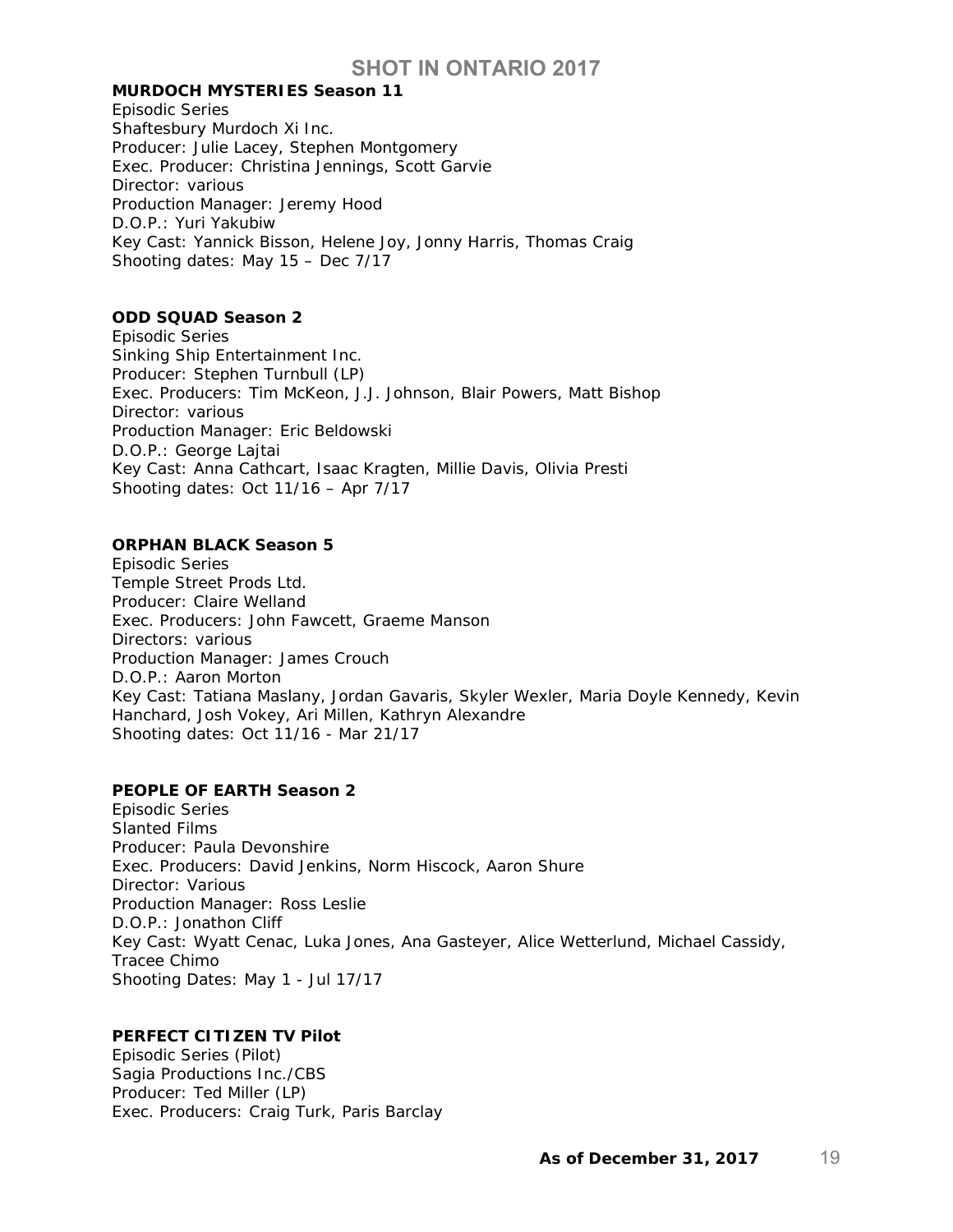Director: Paris Barclay Production Manager: Dave Vaughan D.O.P.: Paul Maibaum Key Cast: Kristin Chenoweth, Stephanie Szostak, Alisen Down, Linda Emond, Shanley Caswell Shooting dates: Mar 13 – Mar 26/17

## **PRIVATE EYES Season 2**

Episodic Series Shade PI S2 Productions Inc. Producer: Shawn Alex Jordan Exec. Producers: Shawn Piller, Jason Priestley, Lloyd Segan Director: various Production Manager: Stephen Traynor D.O.P.: Pierre Jodoin, Eric Cayla Key Cast: Jason Priestley, Cindy Sampson, Barry Flatman, Jordyn Negri, Ennis Esmer Shooting dates: Oct 27/16 - May 19/17

## **RISING SUNS**

Episodic Series New Tang Dynasty Producers: Joe Wang, Leif Bristow, Agnes Bristow Exec. Producers: Joël Etienne, Richard Beattie Director: Leif Bristow Production Manager: Nicholas Gray D.O.P.: Russ Goozee Key Cast: Liza Balkan, Brittany Bristow, Pay Chen, Kimmy Choi, Ari Cohen Shooting dates: Jul 9 - Jul 25/17

## **SALVATION Season 1**

Episodic Series CBS Producer: Robert Ortiz Exec. Producers: Liz Kruger, Craig Shapiro, Heather Kadin, Aaron Beiers, Stuart Gillard Director: various Production Manager: Chris Pavoni D.O.P.: Joseph E. Gallagher Key Cast: Ian Anthony Dale, Santiago Cabrera, Jennifer Finnigan, Charlie Rowe, Jacqueline Byers Shooting dates: Mar 1 - Aug 3/17

## **SCHITT'S CREEK Season 4**

Episodic Series CBC Producer: Colin Brunton Exec. Producers: Eugene Levy, Daniel Levy, Andrew Barnsley, Fred Levy Director: Sturla Gunnarsson, Bruce McCulloch, Daniel Levy, Andrew Cividino Production Manager: Stefan Steen D.O.P.: Gerald Packer Key Cast: Eugene Levy, Catherine O'Hara, Daniel Levy, Annie Murphy, Chris Elliott, Jenn Robertson, Emily Hampshire, Sarah Levy, Dustin Milligan, Noah Reid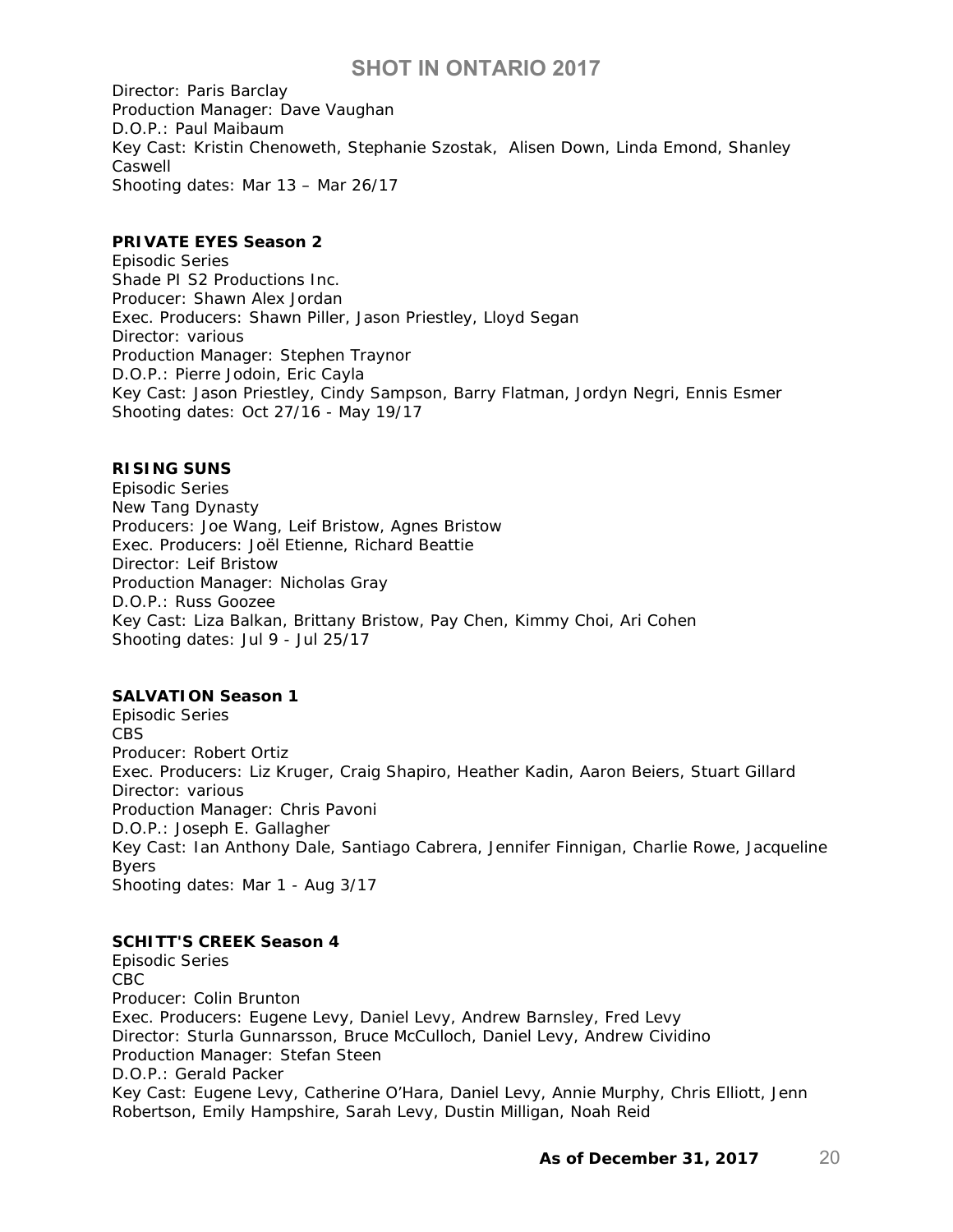Shooting dates: Apr 10 - Jun 28/17

#### **SHADOWHUNTERS Season 2**

Episodic Series Princessa Productions Producer: Greg Copeland Exec. Producer: Matt Hastings Director: various Production Manager: Chris Hatcher D.O.P.: Mike McMurray, David Herrington Key Cast: Katherine McNamara, Dominic Sherwood, Alberto Rosende, Matthew Daddario, Emeraude Toubia, Isaiah Mustafa Shooting dates: Jan 23 – May 16/17

#### **SHADOWHUNTERS Season 3**

Episodic Series ABC Producer: Chris Hatcher Exec. Producer: Matt Hastings Director: various Production Manager: Melissa Girotti D.O.P.: Mike McMurray/David Herrington Key Cast: Kat McNamara, Dominic Sherwood, Matt Daddario, Emeraude Toubia, Isaiah Mustafa, Alberto Rosende, Alisha Wainwright, David Castro Shooting dates: Aug 21/17 - May 15/18

#### **STAR FALLS**

Episodic Series Breakthrough Entertainment Producer: Jim Corson Exec. Producers: George Doty, Joan Lambur, Ira Levy, Peter Williamson, Michael McGuigan, Nat Abraham Director: Various Production Manager: Maribeth Daley D.O.P.: Kim Derko Key Cast: Tyler Murree, Siena Agudong, Amanda Barker, Joseph Cochrane, Marcus Cornwall Shooting dates: May 8 - Aug 4/17

### **STAR TREK: DISCOVERY Season 1**

Episodic Series Streak Productions Inc. / CBS Producers: Ted Miller, Loretta Ramos, Aaron Baiers Exec. Producers: Bryan Fuller, Heather Kadin, Gretchen Berg, Aaron Harberts Director: various Production Manager: David Till, David Vaughan D.O.P.: Guillermo Navarro Key Cast: Sonequa Martin-Green, Doug Jones, Shazad Latif, Anthony Rapp, Mary Wiseman, Jason Isaacs Shooting dates: Mar 15/17 – Oct 6/17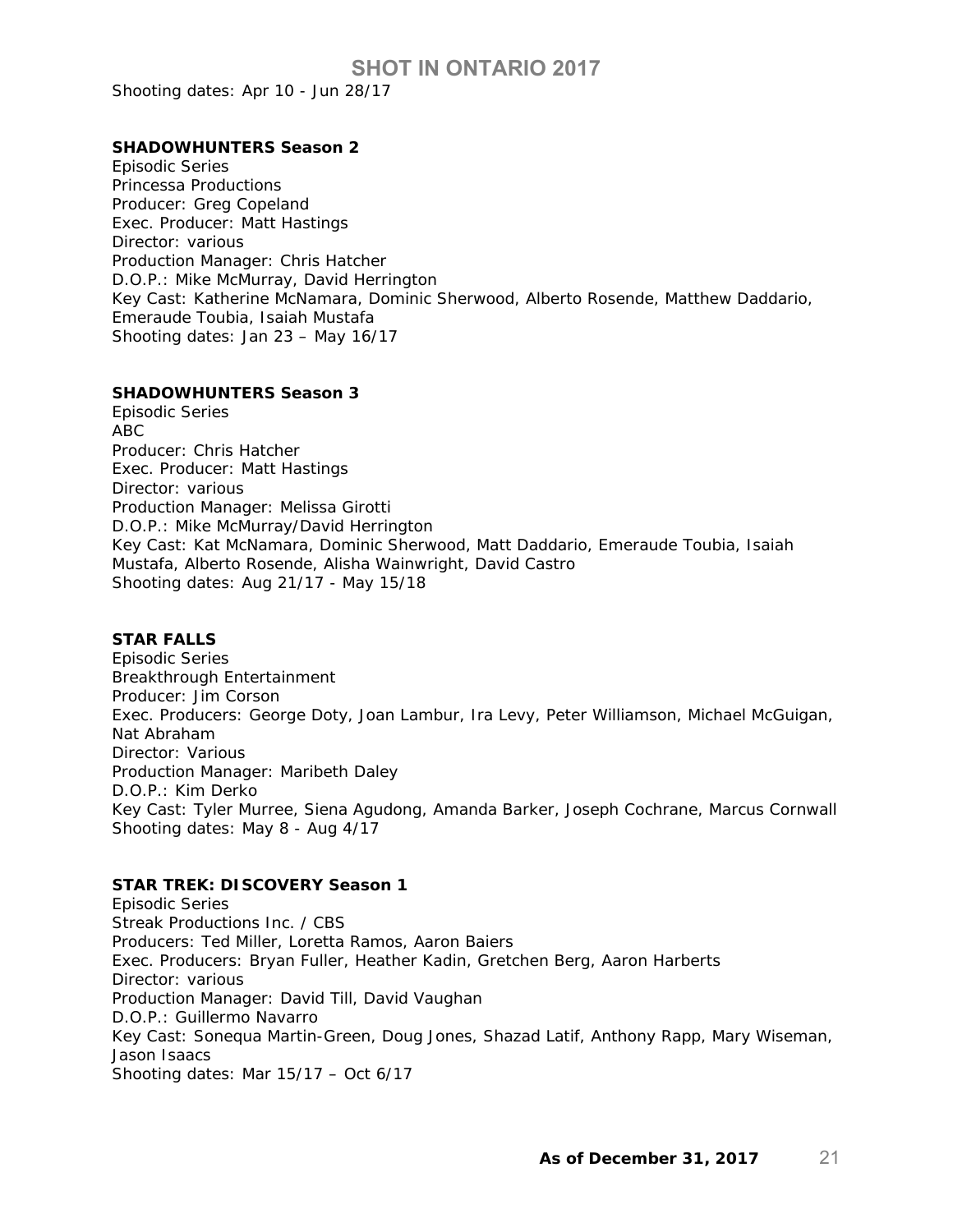#### **SUITS Season 7**

Episodic Series NBC Universal Producer: Mark Winemaker Exec. Producers: Aaron Korsh Director: Various Production Manager: Desmond Paes D.O.P.: Daniel Stoloff Key Cast: Gabriel Macht, Patrick J. Adams, Rick Hoffman. Meghan Markle, Sarah Rafferty Shooting Dates: Apr 4 - Nov 15/17

## **TAKEN Season 2**

Episodic Series Europacorp USA/NBC Producer: Lena Cordina Exec. Producers: Luc Besson, Romeo Tirone Director: various Production Manager: Chris Shaw D.O.P.: David Makin, Rudolf Blahacek Key Cast: Jennifer Beals, Clive Standen Shooting Dates: Jul 27/7 - Feb 6/18

#### **THE BEAVERTON Season 2**

Episodic Series Pier 21 Films Producer: Lazslo Barna, Nicole Butler Exec. Producers: Laszlo Barna, Melissa Williamson, Jeff Detsky, Luke Gordon Field Director: Craig David Wallace, Andrew Bush D.O.P.: Gerald Packer Production Manager: Nicole Butler Key Cast: Emma Hunter, Miguel Rivas, Marilla Wex, Laura Cilevitz, Aisha Alfa Shooting dates: Oct 2/17 - Feb 5/18

## **THE DETAIL Season 1**

Episodic Series CTV / eOne Producer: Brian Gibson Exec. Producers: Ilana Frank, Adam Pettle, Ley Lukins, Linda Pope Director: various Production Manager: Brian Gibson D.O.P.: David Perrault Key Cast: Claire Qute, Richie Lawrence, Emily Alatalo, JaNae Armogan, Hershel Blatt Shooting dates: Apr 17 - Jul 25/17

### **THE EXPANSE Season 3**

Episodic Series SyFy Producer: Manny Danelon Exec. Producers: Jason F. Brown, Sean Daniel, Mark Fergus, Sharon Hall, Broderick Johnson, Andrew A. Kosove, Hawk Ostby, Naren Shankar, Laura Lancaster, Terry McDonough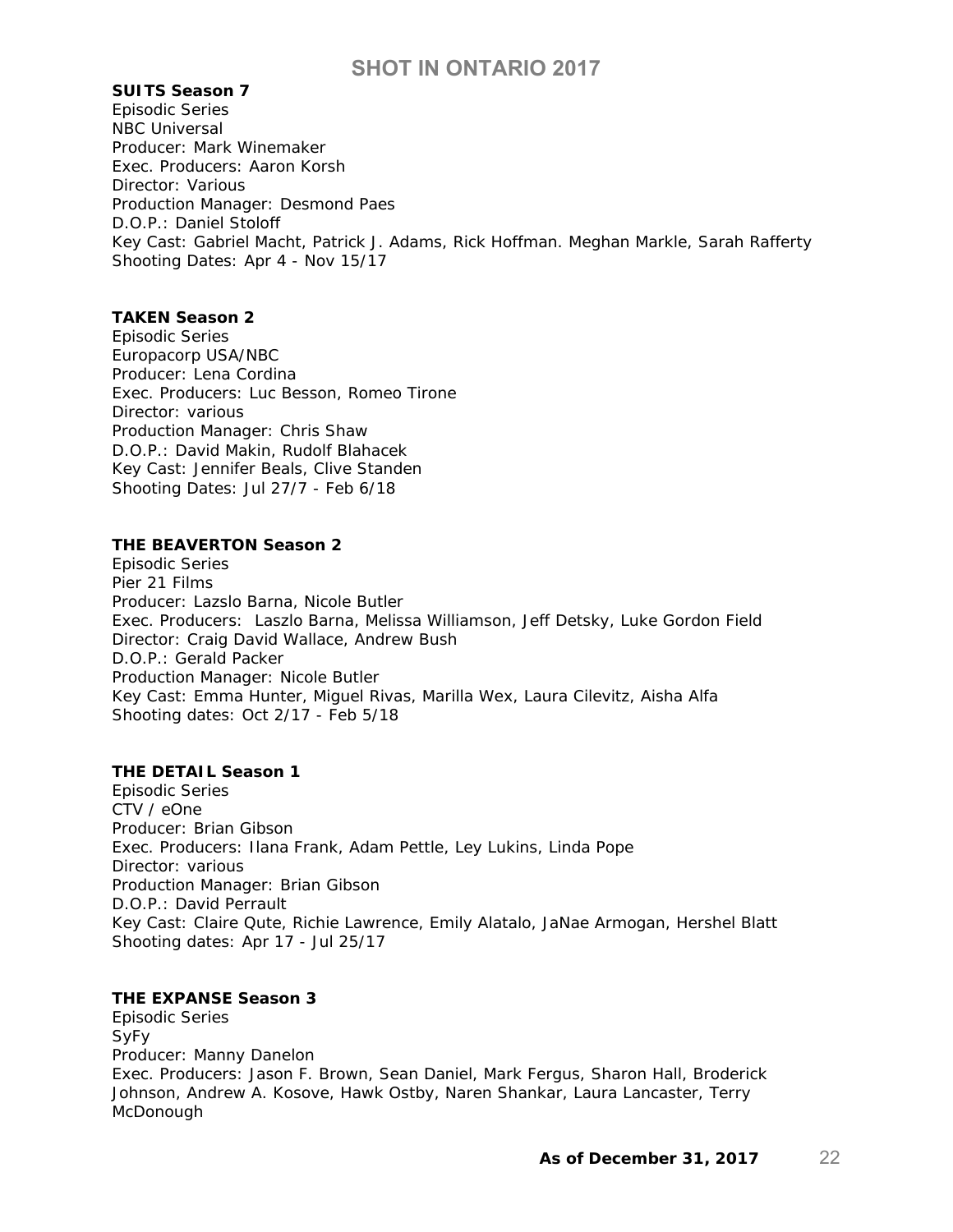Director: Various Production Manager: Rob Reelis D.O.P.: Jeremy Benning Key Cast: Steven Strait, Cas Anvar, Dominique Tipper, Wes Chatham, Florence Faivre Shoot: Jul 12 - Dec 8/17

#### **THE GIRLFRIEND EXPERIENCE Season 2**

Episodic Series GFE34 Productions Inc. Producer: n/a Exec. Producer: Andrew Fierberg Director: Lodge Kerrigan Line Producer /Production Manager: Shauna Jamison D.O.P.: Ari Wegner Key Cast: Anna Friel, Louisa Krause Shooting dates: Mar 13 - Apr 26/17

#### **THE GOOD WITCH Season 4**

Episodic Series Whizbang Films Inc. Producer: Andrea Raffaghello Exec. Producers: Craig Pryce, Dean Batali, Frank Siracusa Director: various Production Manager: Kimberley Bradley D.O.P.: John Berrie Key Cast: Catherine Bell, Bailee Madison, Catherine Disher, James Denton Shooting dates: Aug 8 - Dec 14/17

#### **THE HANDMAID'S TALE Season 1**

Episodic Series Gilead Productions Inc. Producers: John Weber, Frank Siracusa Exec. Producer: Bruce Miller Director: various Production Manager: Melissa Girotti D.O.P.: Colin Watkinson Key Cast: Elisabeth Moss, Joseph Fiennes Shooting dates: Sep 6/16 - Feb 3/17

#### **THE HANDMAID'S TALE Season 2**

Episodic Series Gilead II Productions Inc. Producer: Joe Boccia Exec. Producers: John Weber, Frank Siracusa Director: various Production Manager: Gina Fowler D.O.P.: Colin Watkinson Key Cast: Elisabeth Moss, Joseph Fiennes Shooting dates: Sep 21/17 - Mar 14/18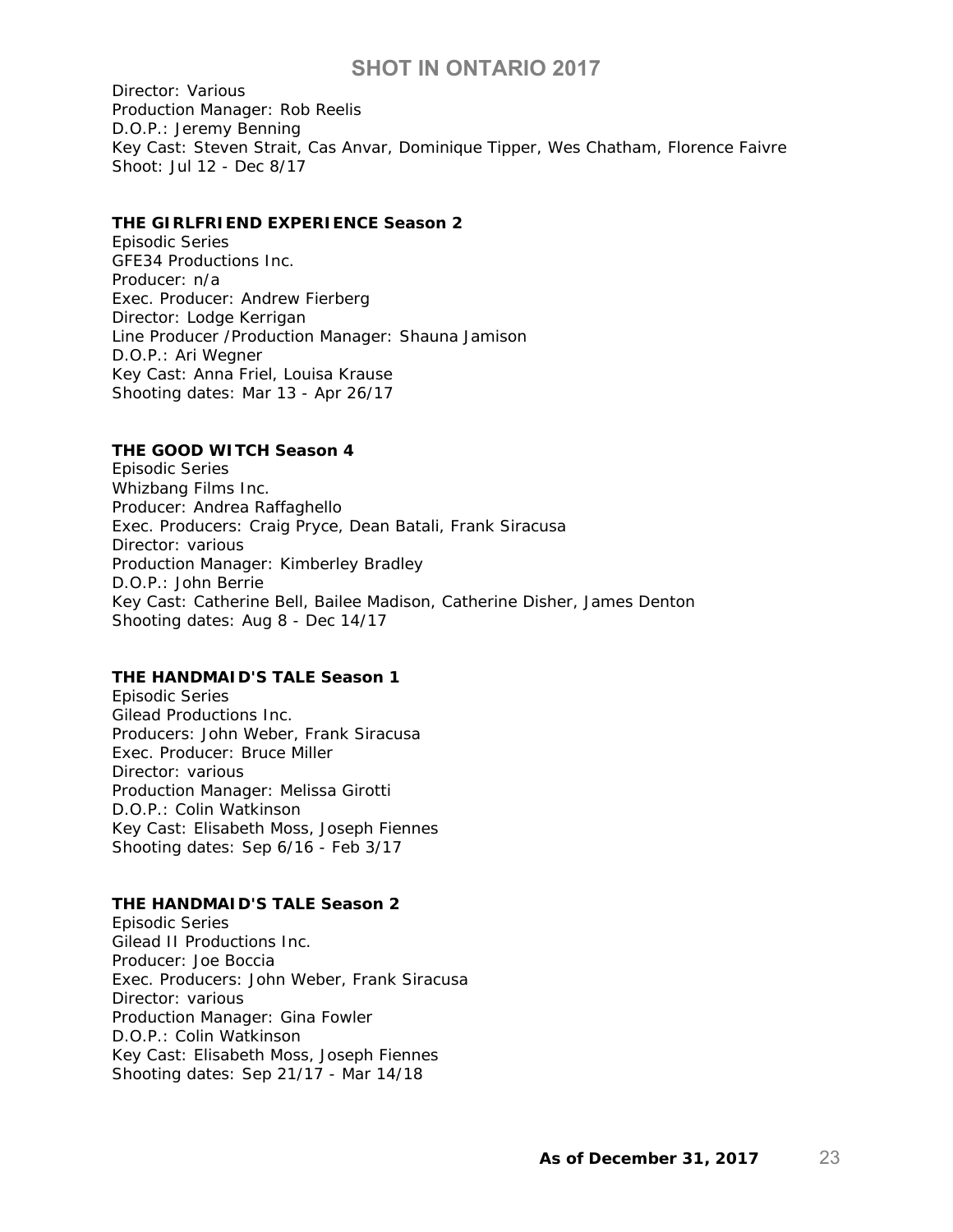#### **THE INDIAN DETECTIVE**

Episodic Series (Mini) Blue Ice Pictures Producers: Lance Samuels, Daniel Iron, Mary Anne Waterhouse Exec. Producers: Frank Spotnitz, Clayton Peters Director: Sandy Johnson Production Manager: Derek Rappaport D.O.P.: Trevor Calverley Key Cast: Russell Peters, Christina Cole,Mishqah Parthiephal Shooting dates: Apr 10 – Apr 19/17

#### **THE MACHINE Pilot**

Episodic Series (Pilot) NBC-UCP Producer: Terry Gould Exec. Producers: Caradog James, John Giwa-Amu, Andrew Miller Director: Caradog James Production Manager: Robin Reelis D.O.P.: Felix Wiedemann Key Cast: Indira Varma, Annet Mahendru, Oly Rix, Malachi Kirby, Bridger Zadina Shooting dates: Feb 7 - Feb 24/17

#### **THE NEXT STEP Season 6**

Episodic Series Boat Rocker Media Producer: Laurie McLarty Exec. Producers: Rachael Schaefer & Karen McClellan Director: various Production Manager: Kirstin Scollie D.O.P.: Mitchell Ness, Milan Podsedly Key Cast: Victoria Baldesarra, Brittany Raymond, Trevor Tordjman, Isaac Lupien, Lamar Johnson Shooting dates: Jun 19 - Aug 14/17

#### **THE STRAIN Season 4**

Episodic Series Strain Can IV Prods. Inc. Producer: n/a Exec. Producers: Cuse, Guillermo del Toro, J. Miles Dale Director: various Production Manager: Dennis Chapman D.O.P.: Miroslaw Baszak, Alwyn Kumst Key Cast: Corey Stoll, Kevin Durand, Ruta Gedmintas, Jonathan Hyde, Richard Sammel Shooting dates: Nov 30/16 - Apr 11/17

## **THE ROMANOFFS Season 1**

Episodic Series On Demand Production Network Inc. / Pink Buffalo Films Producer: Wendy Grean Exec. Producer: Matthew Weiner Director: Matthew Weiner